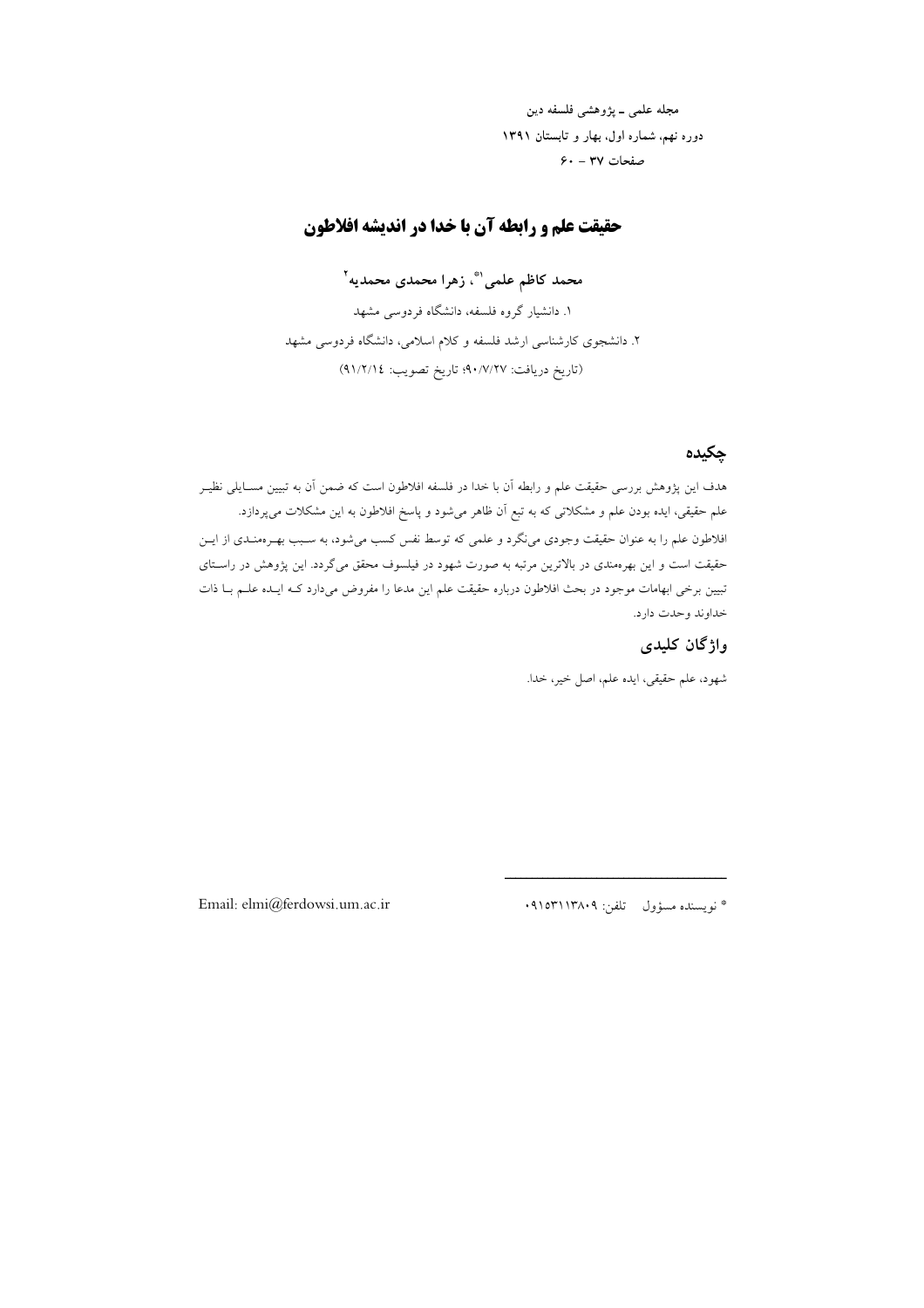مقدمه

افلاطون به عنوان پیش گام فیلسوفان قائل به جهان ماوراء محسوسـات، رابطـهای تنگاتنـگ میان مراتب شناخت و مراتب عالم هستی برقرار می سازد و مراتب شناخت را در تنـاظر بـا مراتب جهان قرار مى دهد. وى با طرح نظريه ايده، علىم حقيقى را تنهـا شـناخت ايــدهمـا میداند که از راه شهود برای فیلسوف محقق میگردد. وی نخستین کسی است کـه بـرای علم، حقیقتی وجودی قایل شده و آن را به عنوان ایدهای در نظـر مـی گیــرد کــه در واقــع، حقيقت علم، اين ايده است. از آنجا كه مسئله علـم در فلسـفه افلاطـون پيونـدي ژرف بـا نظریه ایده دارد و به امور معقول و ماوراء محسوسات تعلق میگیـرد، بررســی ایــن مسـئله درخور توجه است؛ چنان که در هیچ یک از نظامهای فلسفی پیش از افلاطون، ایــن مســئله چنین اهمیت و بازخوردی را نداشته است.

افلاطون در رسالههای گوناگون خویش از علم با تعبیرهای مختلفـی یـاد مـیکنـد؛ امـا مسئلهای که اساساً مورد بررسی قرار میگیرد، این است که آیا علم یک ایده است و رابطـه اّن با خدا چگونه است؟؛ او اصل خبر را برترین ایـده و در منتهـای عـالم معقـولات و بـه عنوان خدا در فلسفهاش مطرح می کند و در حقیقت میان خدا که خیر مطلق است و زیبایی مطلق اتحاد برقرار می کند؛ اما این خدا، علم مطلق نیز هست و به عبیارتی خیدا عیین اییده علم است؛ هرچند در گفتوگوهای او عبارتهایی را می توان یافت که در ظاهر بر خیلاف این نظر است، ولی این عبارتها قابل بررسی و تبیین بوده و در پارهای موارد ابهاماتی دیده می شود که باید مورد واکاوی قرار گیرد. برای تبیین ایده بودن علم نـاگزیر بایــد بــه تبیــین تعبیرهای دیگر از علم پرداخت و مقصود افلاطون از آنها را با ابهــامزدایــی و توجیــه آنهـا، آشكار ساخت.

### تذکر بودن علم و بیان حقیقت یادآوری

افلاطون در رسالههای مختلف، علم انسان در زمان حیات در جهان محسوسات را تــذکر و يادآوري حقايق و ايدهها معرفي مي كند. وي در رساله "فايدون"، اثبات ازلي و قديم بـودن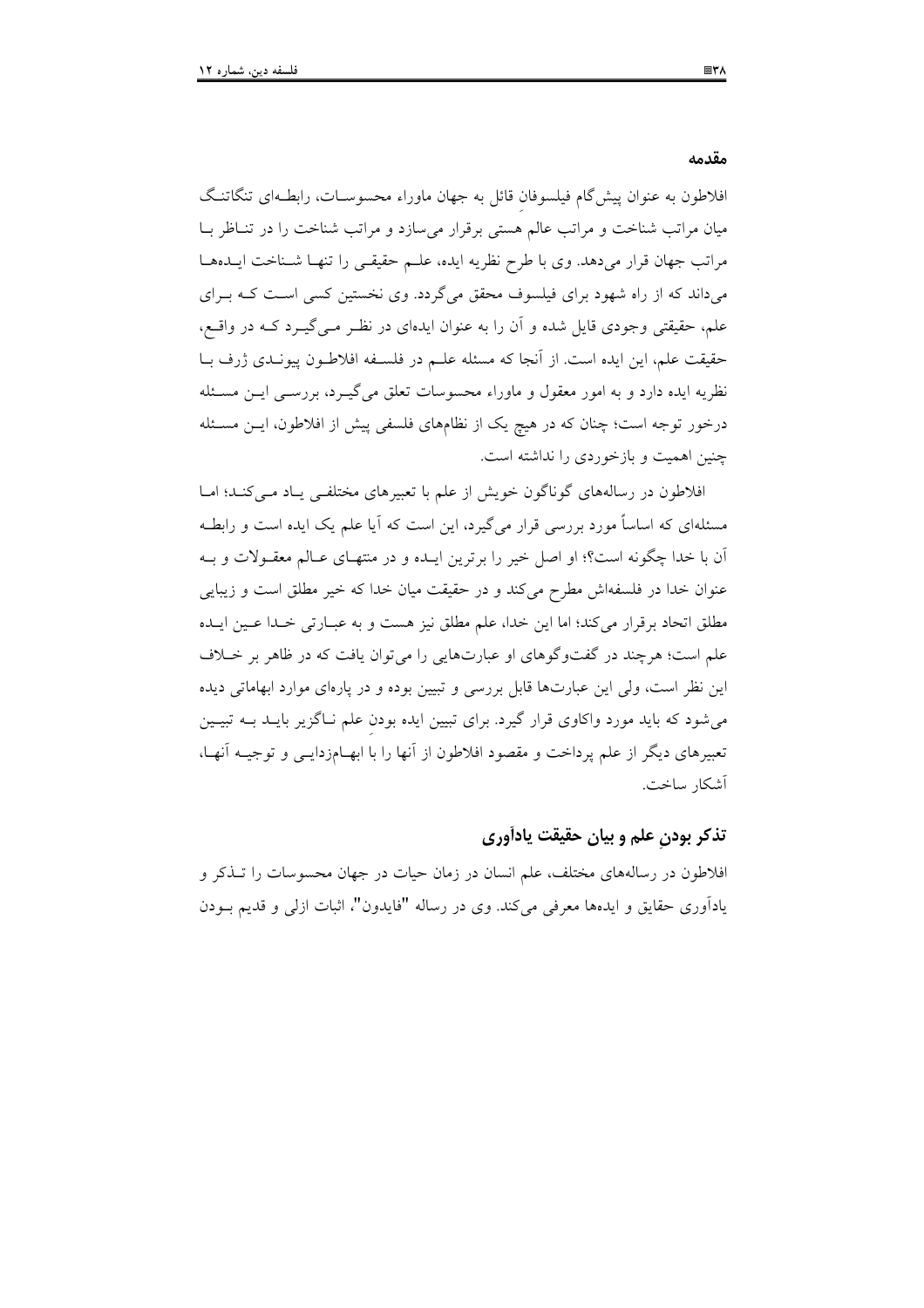نفس را بر پایه تذکار بودن علم` میفهد؛ زیرا بــه گمــان او انســان از روی ادراک حســی و توجه به محسوسات علاوه بر دریافت مدرک محسوس، متوجه اموری می شود کــه حقـایق مطلقاند و نفس قبل از هبوط در جسم به این حقایق علم داشته است (افلاطـون، ۱۳۸۷د،  $(7.2 - 7.1)$ .

افلاطون ادراک حسی را تنها در مرتبـه عقیـده و پنـدار قـرار مـیدهـد (افلاطـون، ١٣٧٤، ص ٣٨٩) و در جايي ديگر اين ادراک را به عنوان علم حقيقي تلقي نمي کند (افلاطون، تــهـُــه-تتوس، ١٣٣٦، ص١٣٩٦). اما در نظريه تذكار نقش مهم و قابـل تــوجهي بــراي ادراك حســي قایل میگردد، نه به عنوان علم، بلکه به عنوان مقدمهای ضروری که در شرایطی خـاص و بـا توجهِ نفس، به یادآوری ایدهها و علم به آنها می|نجامد؛ چنانکه به تصریح او علم بــه حقــایق مطلق را «جز توسط یکی از حواس پیدا نکردهایم و نمی توانسـتیم پیـدا کنـیم؛ یعنـی یـا بایـد رؤیت کرده باشیم و یا باید لمس نموده و یا یکی از حواس را به کـار بـریم و در ایــن مــورد همه حواس يكسانند» (افلاطون، ١٣٨٧د، ص٢٠٤ \_ ٢٠٥). بنابراين يـادآوري حقـايق جـز بـا ادراک حسی محقق نمیگردد اما نقش ادراک حسی در این میان، تنها واسطهای بـیش نیســت؛ زیرا ایدهها اموری معقولاند که توسط حس به ادراک در نمی آیند.

افلاطون ادراک حسی را «گمان و تصور» درست می داند و از آنجا که به آسـانی از پـاد میرود، با تشبیه آن به بردگان گریزیای، ارزش آن را تنها زمانی میداند که به زنجیـر عقـل بسته شده باشد ً و به زنجیر کشیدن ادراکات حسبی، همان یادآوری است ( Plato, 1924a, p 60). به باور او، انسان ابتدا باید حقایق کـه امـوری معقـول\نـد را دریابـد تـا بتوانـد امـور محسوس را با آنها بسنجد (افلاطون، ۱۳۸۷ د، ص۲۰۵) و او علم بـه ايــن امــور معقــول را پیش از قرار گرفتن نفس در جسم و در جهـان معقـولات مـیدانــد (افلاطـون، ۱۳۸۷ د،

۱. به باور بورمان «لفظ یونانی برای اَموختن "Manthanein" است. این لفظ را میتوان برای شناخت اموری ک از راه تجربه قابل آزمایشlند نیز به کار برد ولی این لفظ در نظریه یادآوری افلاطون به معنای دسـتیابی بــه علــم و برتــر رفتن از موضوعات ادراک حسی و راه یافتن به موجود تغییرناپذیر است» (بورمان، ۱۳۷۵، ص۱۲۵).

۲. وی به این منظور در رساله تیمائوس، کسی را که به صرف پندار و اعتقاد دل نهد، تنزلکننده به پایین تـرین مرتبه فنا مي داند (افلاطون، ١٣٣٦، ص١٩١٧).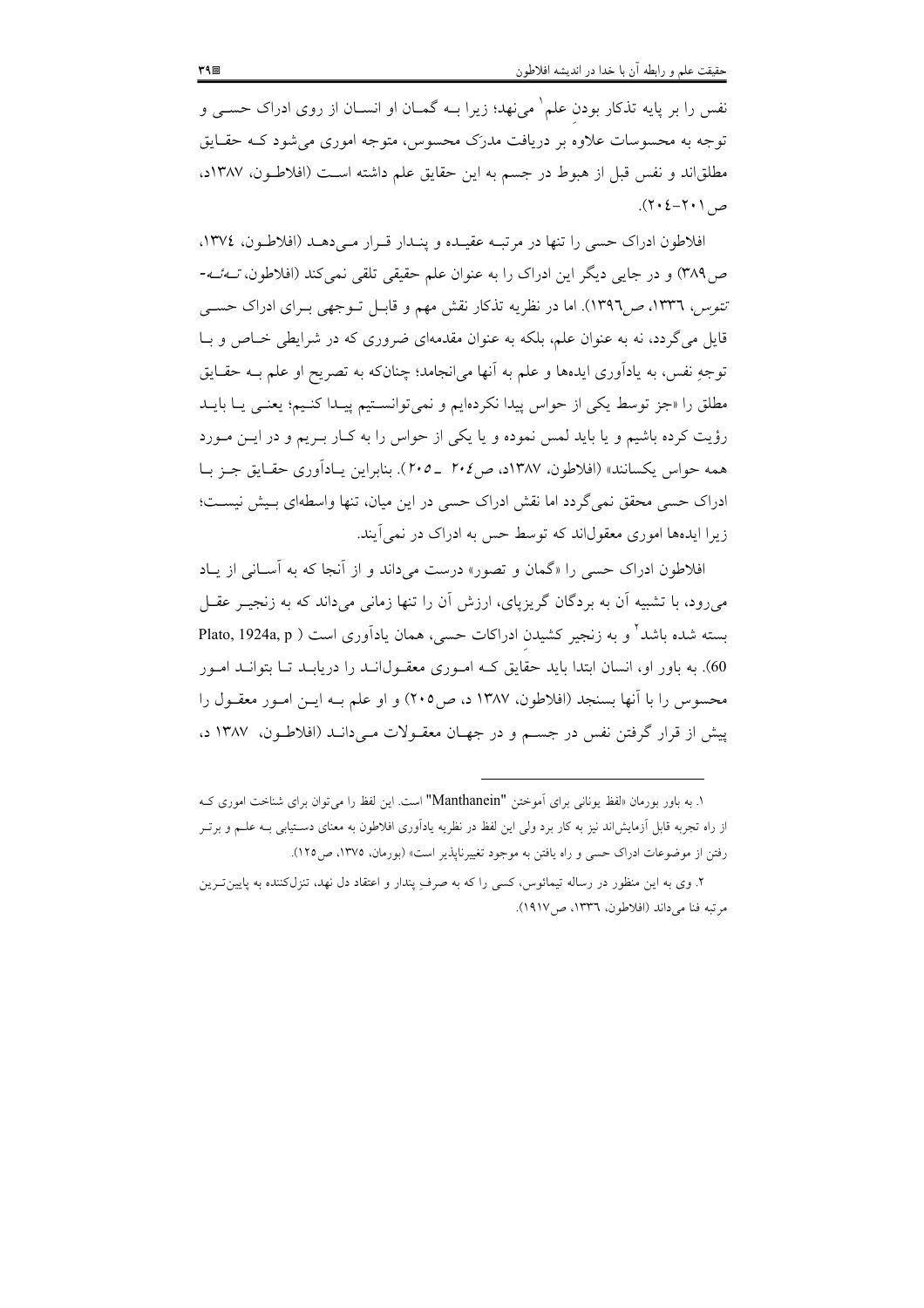ص۲۰۷). با توجه به این گفتار علم، پیش از ورود به جهان محسوسات برای نفـس محقـق میگردد، چنان که افلاطون در رساله فایدروس، نفس را به مجموعهای از دو اسب راهــوار و چموش و ارابهرانی که خرد است، تشبیه میکند و تصـریح دارد کــه هــر یــک از نفــوس پیش از هبوط در عالم اجسام، به دنبال خدایان در پی شهود حقایق و ایـدههـا مـیرونـد و گروهی بهستی حقیقی را به دشواری میبینند و گروهی برای لحظهای، جلوهای از حقیقت را می بینند و گروه دیگر به سبب هرج و مرج و عدم کنترل ارابه ران (خرد)، بدون مشاهده حقيقت به گمان و عقيده دل مي نهند (افلاطـون، ١٣٨٧ج، ص١٠٣). از آنجـا كــه افلاطـون تعبیر گمان و عقیده را در شناسایی محسوسات و سایه محسوسات و عالم محسوسـات در نظر میگیرد، بنابراین در نظام فلسفی او «گمان و عقیـده» در عـالم معقـولات و نسـبت بــه ايدهها قابل توجيه نيست؛ زيرا در اين گفتار افلاطون، نفس پيش از هبوط در عالم جسماني در عالم معقولات که غیر محسوس میباشد، بوده است و مفهوم گمان و عقیده در این عالم عقلانی با سلسله مراتب معرفت در اندیشه افلاطون ناسازگار می نماید؛ اما شاید بتـوان ایـن تعبیرهای ناموجه و مبهم او را این گونه تفسیر کرد که نفس در صورت عدم شهود ایدههـا، چگونگی آنها را به صورت ذهنی و ساختگی در ذهن خود می پروراند و گمان و عقیـده در این جا با حدس برابری میکند.

سپس افلاطون در ادامه بحث خود می گوید نفوسی که تنها جلوهای از ایدهها را شـهود كنند و نتوانند حقايق را به صورت كامل ببينند، به عـالـم محسوسـات فـرود آمـده و همـان مشاهده خود را نیز از یاد مےبرنـد (افلاطـون، ۱۳۸۷ج، ص۱۰۳ ـ ۱۰۴). بـر اسـاس ایـن سخنان افلاطون، همه نفوس حقایق و ایدهها را به طور کامل مشـاهده نکـردهانـد. بنـابراین می توان نظریه یادآوری را با توجه به مستندات خود افلاطون مورد خدشـه قـرار داد؛ زیـرا چگونه وي قايل به اين است كه هر انساني توانايي يادآوري حقايق را دارد، آنچنــان كــه او حتی غلامی زرخریدی را قادر به یادآوری استدلالی میداند و نتیجه می گیرد که نفس پـیش از ورود به جسم، به حقایق علم یافته است (افلاطون، ۱۳۳۷، ص۳۹٦) حال آنکه در رساله فایدروس بر این عقیده است که همه نفوس بـه شـهودی تـام از حقـایق دسـت نیافتـهانـد (افلاطون، ۱۳۸۷ج، ص۱۰۳). از این رو، یادآوری نفوس کسانی که در عـالم علـوی جلـوه کم تری را شهود کرده باشند چگونه است؟ توجیهی که می توان بر این نظریههـای افلاطـون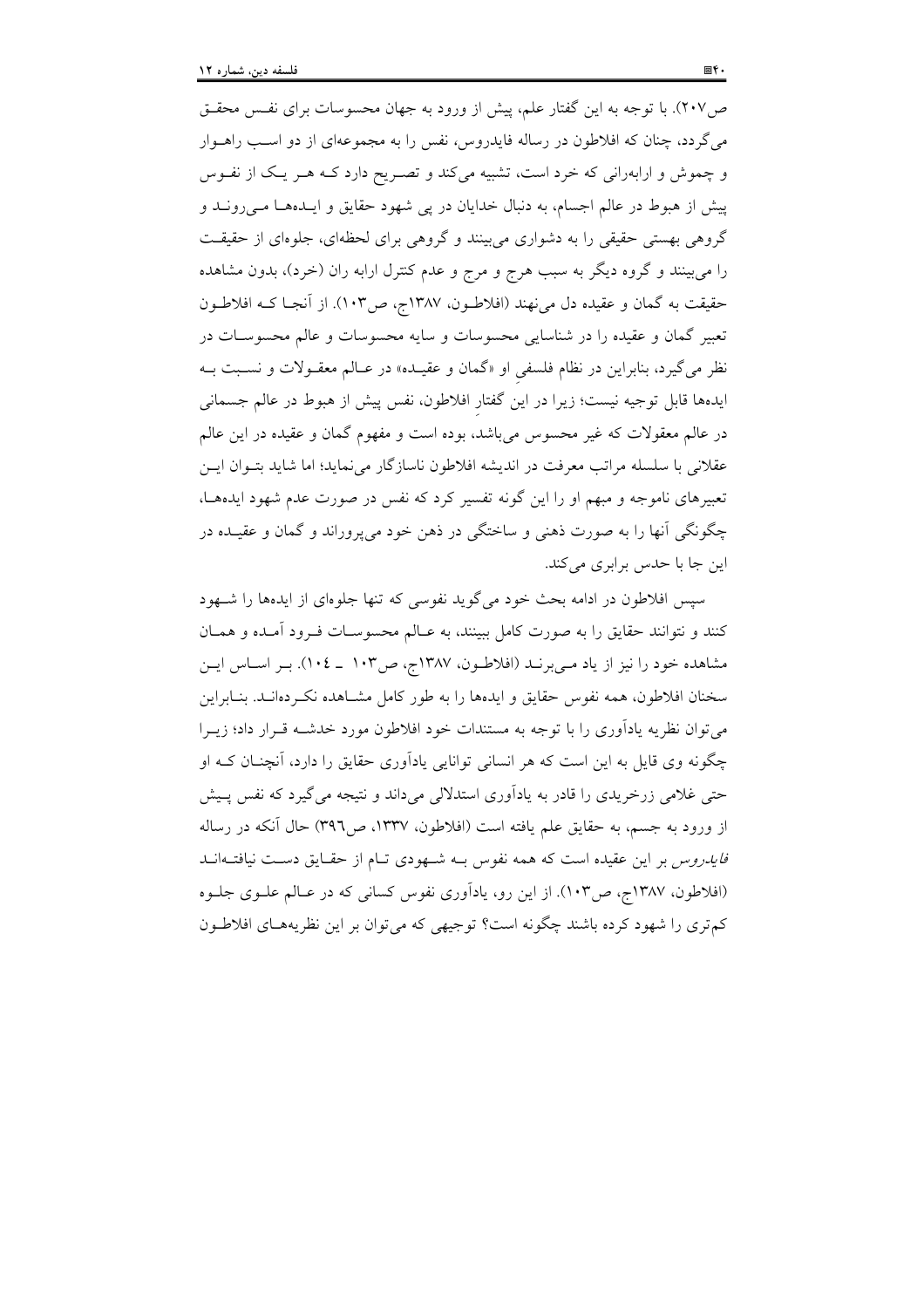بیان کرد این است که پادآوری از نظر او درجاتی دارد که درجات عـالی آن بـرای همگــان ممکن نیست؛ همچنانکه با توجه به تمثیل غار، عمـوم افـراد کـه شـناخت آنهـا در مرحلـه عقیده و گمان است، سایهها (محسوسات) را به جای اصل آنهـا (ایـدههـا)، حقیقـت مـی-انگارند (افلاطون، ١٣٧٤، ص٣٩٦) و به تعبير افلاطون «غبار فساد بــر يــاداّوري آنهـا پــرده پوشانده است» (افلاطون، ۱۳۸۷ج، ص۱۰٦) و حقایق را از یاد بردهاند.

از آنجا که افلاطون تقسیمبندی نهگانه افراد در عالم محسوسات را بر اساس شهود آنهـا از حقایق در عالم معقولات انجام می دهد، به این صورت که «فردی که بیش ترین جلوه از حقایق را مشاهده کرده باشد در قالب فیلسوف، عاشق و هنرمند موسیقی دان زاده می شود... و در درجه نهم کسی که کمترین جلوه حقیقت را دیـده اسـت در قالـب حـاکم ظـالم در مي آيد» (Plato, 1924d, p 454-455)؛ بنابراين مي تـوان چنـين برداشـت كـرد كـه درجـات یادآوری بر اساس مراتب شهود حقایق (ایدهها) است و بالاترین درجه یـادآوری نیــز از آن حکیم، فیلسوف و عاشقی است که خرد راهنمای اوست و حقیقت بر آنها جلوه بیش تـری داشته است؛ اما نفوسی که کم ترین شهود از ایدهها را داشتهاند، یادآوری بـه دشـواری و آن هم در پایینتر ین درجه برای آنها ممکن است. بنابراین با توجه به مراتب جلوه ایدهها برای نفوس، فیلسوف بالاترین مرتبه یادآوری حقایق را داراست و شمار چنین افرادی که به این درجه دست یافتهاند، اندک است و به بیان افلاطون «تنها چند تن را می تـوان یافـت کـه از یادآوری بهرمای نیک دارند و وقتی در این جهان نقشی از آن جهان می بینند، جذبه و شوق از خود بی خودشان میکند» (افلاطون، ۱۳۸۷ج، ص۱۰٦).

گفتنی است، فیلسوف ٰ خواهان علم و شهود حقیقی است ٗ و یادآوری کــه افلاطــون در

۱. افلاطون در توصیف ویژگی فیلسوف معتقد است «کسی که وجود زیبایی مطلق را تصدیق کند و در عـین حال هم این زیبایی و هم محسوساتی را که از آن بهرهمند هستند درک کند و امور زیبا را به جای زیبایی مجـرد و زیبایی مجرد را به جای چیزهای زیبا نگیرد، زندگی او زندگی حقیقی است و ادراک این شخص در خــور عنـوان علم است» (افلاطون، ١٣٧٤، ص٣٢٣).

۲. به تفسیر گاتری «فیلسوف که به اعیان کثیر دوکسا خرسند نشده است از علاقه و عشق خـویش دسـت بـر نمیدارد تا اینکه با طبیعت ذاتی (ایده) هر چیزی تماس حاصل کند و با آن قسـمت از روحـش در ایــن راه پــیش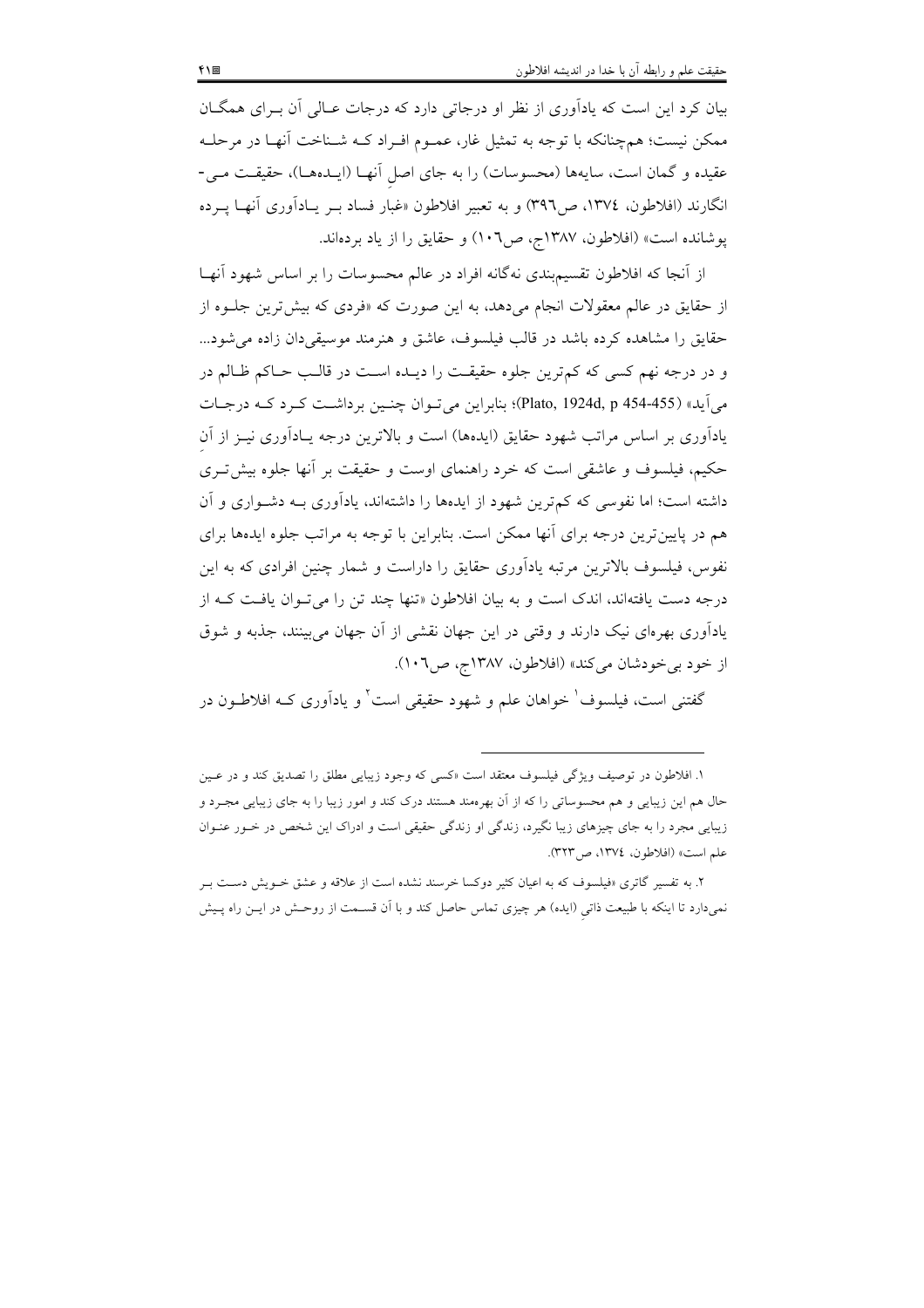رسالههای منون، فایدون و. . . آن را «علم» معرفی کرده است در رسـالههـای مهمـانی و فایدروس'، به شهود و علم حقیقی در انسان فیلسوف می|نجامد و با توجه به عبــارتهــای افلاطون در این دو رساله و به ویژه رساله مهمانی، علم حقیقی مختص بـه فیلسـوف و در حقيقت، اين علم، شهود زيبايي مطلق است كه نتيجه يادآوري مي باشد؛ چنان كـه در رسـاله مهمانی پادآوری را «زاییده شدن دانش نو و جایگزینی آن با دانش قدیمی» عنبوان مبے کنید (Plato, symposium, 1924f, p578) و این مطلب نشانه عدم یکسانی یادآوری با دانــش نــو می باشد که در واقع شهود است. بدین ترتیب، یادآوری، سـبب ایجـاد علـم و علـم، نتیجـه یادآوری است.

شبهود و علم به اصل خير و زيبايي مطلق و علم به ساير ايدهها

هرچند افلاطون در رسالههای مهمانی و فایــدروس، در حصــول علــم، تأکیــد بــر شــهود و ادراک زیبایی مطلق دارد، اما این مطلب به این معنا نیست که علم (شهود) نسبت بــه ســایر ایدهها واقع نمی شود؛ زیرا در جایبی دیگر تصریح دارد که «این نکته بر ما مسـلم اسـت کـه نسبت به چیزی که مطلقاً وجود دارد می توان مطلقاً علم داشت ولی نسبت به آنچــه وجــود ندارد به هیچ وجه نمیتوان علم داشت» (افلاطون، ١٣٧٤، ص٣٢٣). وی در ادامـه علـم را محمول بر وجود میداند و محسوسات را که واسطهای میان وجود مطلق و صـرف هسـتند موضوع يندار كه جدا از علماند، قرار مي دهد (افلاطون، ١٣٧٤، ص٣٢٣). بنابراين با توجـه به اینکه افلاطون تصریح دارد که «وجودهای حقیقی»، ایدهها هستند (افلاطون، ۱۳۵۰ب، ص١٣٨٧؛ ١٣٨٧ج، ص١٠٢)، مي توان دريافت كه تمام ايدهها منتسب به علم حقيقي إند؛ امــا بر این اساس که ایده زیبایی و نیز اصل خیـر در میـان ایـدههـا، از رتبـه وجـودی خاصـی

خواهد رفت که با این طبیعتها خویشاوند است و بر اثر آمیزش با آنها به زایش نوس و حقیقت نائل می گـردد ... و به علم و زندگی حقیقی و تغذیه واقعی دست خواهد یافت» (گاتری، ۱۳۷۷، ص۱۲۷).

١. افلاطون در رساله فايدروس فيلسوف را عاشق حقيقى معرفي مي كند كه «با ديدن زيبايي هاي زميني به يباد زيبايي حقيقي مي|فتد» (افلاطون، ١٣٨٧ج، ص١٠٥) و در رساله مهمـاني تصـريح دارد كـه فيلســوف بــا پيمــودن مراحل مختلف ادراک زیبایی که از درک زیباییهای محسوس آغاز میگردد، سـرانجام بـه درک و شـهود زیبـایی مطلق نائل مي گردد (افلاطون، ١٣٨٦، ص ٢٥٠).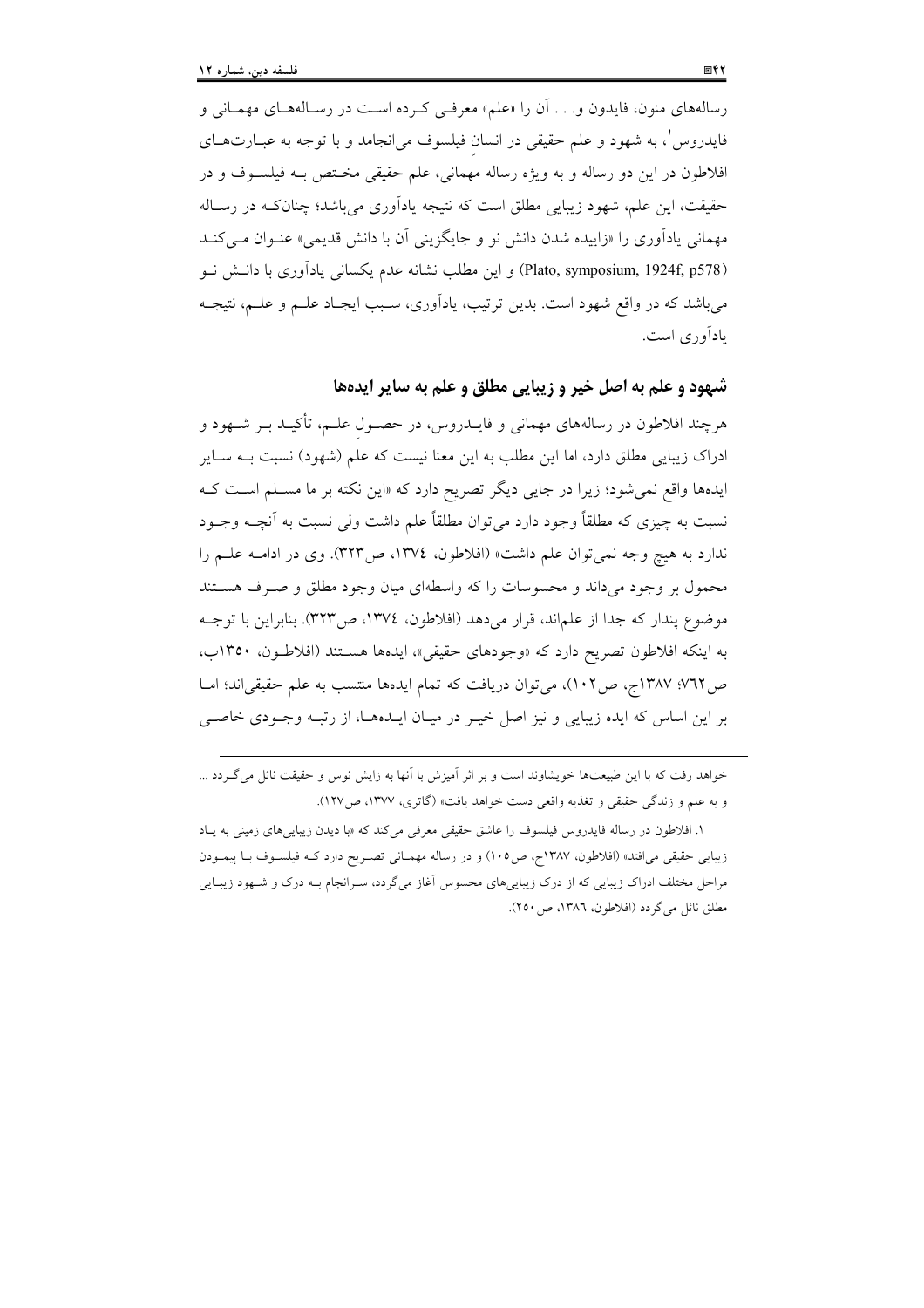برخوردارند، به طوری که او در رساله فایدروس علم به اصل خیــر را بــه صــورت جــدا از سایر ایدهها قرار میدهد: «در ورای اَسمان، حقیقتی است که دانش حقیقی در پی شــناختن اّن است» (افلاطون، ۱۳۸۷ج، ص۱۰۲). از این رو، غایت علم حقیقی در فلسـفه افلاطـون، شهود و ادراک اصل خیر و زیبایی مطلق است. به باور افلاطون، «اصل خیر علت وجـود و ماهيت ايدههاست» (افلاطون، ١٣٧٤، ص٢٨٤) و «اصل خير در منتهى اليه عالم معقـولات... و منشأ كل زيبايي و خوبي است» (افلاطون، ١٣٧٤، ص١٠/)؛ همان طـور كــه وي زيبــايي مطلق را «دلكش ترين ايده» (افلاطون، ١٣٨٧ج، ص١٠٢) و «منشأ تمام زيبـايي هــا» معرفــي می کند و در رسالههای مختلف خود نیـز اَشـکارا بـر یکســانی خیـر و زیبـایی تأکیــد دارد (افلاطـــون، ١٣٨٧هـ، ص١٣٨٧: ١٣٥٠ج، ص ٣١: ١٣٨٦، ص١٣٨٧: ١١٣٨٧الـــف، ص ٢٨٧)؛ همچنان که او در رساله تیمائوس اصل خیر را خدایی معرفی میکند که به وجـود آورنـده کل حادثات است. بنابراین با توجه به همه مستندات افلاطون چنین برداشت مے شـود کـه شهود زیبایی مطلق که در واقع همان اصل خیر و خدای فلسفه افلاطون مـیباشـد، غایـت علم برای فیلسوف است و به تبع شهود این اصل، سایر ایدهها نیز مورد شـهود قـرار مـی-گير ند.

اصل خیر افزون بر آنکه غایت علم است<sup>'</sup>، مبدأ علم نیز هست<sup>۲</sup> و افلاطـون تصـر یح دارد که «اگر نفس به چیزی توجه کند که به نور حقیقت و وجود روشنی یافته است، ب<sub>ی</sub> درنـگ آن را درک می کند. . . و آن چیزی که به معلومات نور حقیقت و به نفس قومی ادراک می بخشد، اصل خير است… و خير منشأ علم و حقيقت است» (افلاطون، ١٣٧٤، ص٣٨٣ ـ ٣٨٤) و نيــز

١. به اعتقاد هريسون باربت، اخلاق و مابعدالطبيعه افلاطون غايتانگارانه است؛ به اين معنا كه هر ايـده و بــه تبع آن همه اشیای جزئی، رو به سوی غایت و هدفی دارند و ایده حقیقی و مطلق خیر، غایـت نهـایی شـناخت و رفتار انسان و نيز علت غايي عالم است (هريسون باربت، ١٣٨٤، ص٤٨).

۲. از نگاه فریس جانسون علم به اصل خیر دلالت دارد به اینکه جهان سیستمی است که اساساً خــودش ایــن امکان را میدهد تا در پرتو مبدأ اول (اصل خیر) شناخته شود؛ اما اصـل خیـر آرمـان و کمـال مطلـوبـی اسـت کـه احتمالاً افلاطون نیز نتوانسته است حقیقتـاً آن را درک کنـد و تنهـا در پوشـش تمثیـل از آن سـخن گفتـه اسـت (Johansen, 1998, p 184)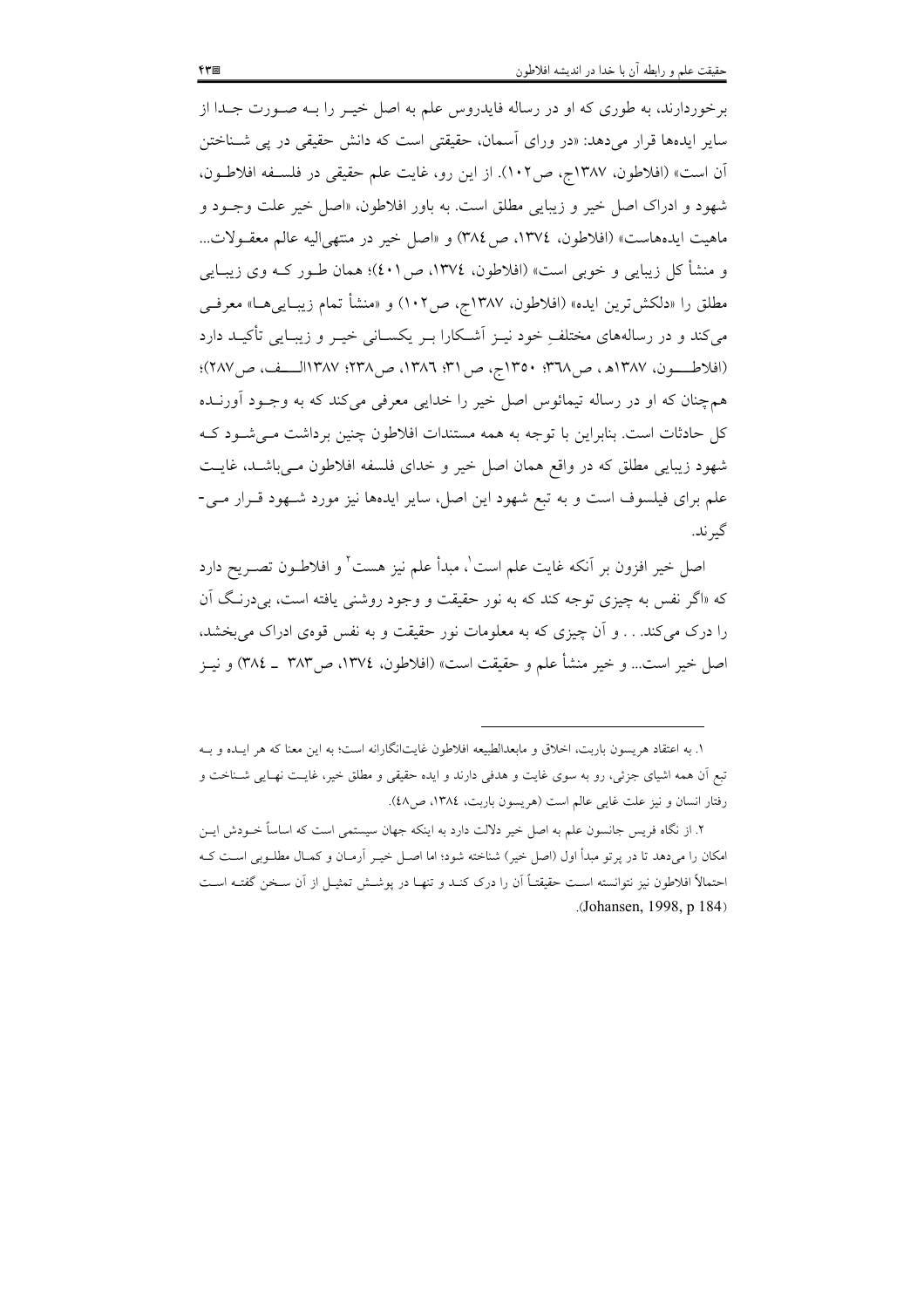«اَن را در عالم معقولات منبع حقیقت و علم» میداند (افلاطون، ١٣٧٤، ص ٤٠١).

### تبيين علم حقيقي در تمثيلهاي خط و غار

افلاطون در تمثیل خط و نیز در تمثیل غار، علم به اصل خیر را نهایت علم معرفی مے کنـد و معرفتشناسي را در تقارن با وجودشناسي مي نهد؛ چنانکه وجودشناسي و معرفتشناسي او از يكديگر جدا نمي شوند'. وي مرتبه شناخت معقولات را مرتبه علم در نظر مـي گيــرد؛ اما با توجه به تقسیم؛بندی جهان معقولات<sup>٬</sup> به دو قسم، علم بر به استدلال ؓ و علم حقیقــی ٔ تقسیم میگردد. ° در قسمت اول، نفس، جستوجوی خـود را از فرضـیات<sup>٦</sup> مـی آغــازد و اعیان و مرئیات را تصویر می|نگارد و از اشکال مرئـی تنهـا اسـتفاده تصـویری مـی شـود و درباره آنها استدلال مى كند اما موضــوع فكــرش مطلــق و مجــرد آن أشــكال اســت و آنهــا وسیلهای هستند برای یی بردن به صور عالم حقیقت که تنها به قـوه عاقلـه درک مـی شـود (افلاطون، ١٣٧٤، ص٣٨٦ \_ ٣٨٧). بنابراين نفس عالِم در اين قسـمت، بـا در نظـر گـرفتن

۱. وی در تمثیل خط مراتب وجود را متناظر با مراتب شناخت قرار میدهد، به طـوری کـه شـناخت و ادراک محسوسات را بر اساس ایــن کــه نســبت بــه تصــاویر محسوســات یــا خــود أنهــا واقــع گــردد، دو مرتبـه گمــان (Openion) و عقيده (Belief) از شناخت در نظر مي گيرد.

- 2. Intelligible world
- 3. Reasoning
- 4. Pure thought

٥. از نظر ژان برن «تشخيص اين چهار نوع شناخت به وضوح نشان مي دهد كه در نظر افلاطون «نمود» نمي-تواند از مجموع امور معقول و «بود» باشد و از آنجا که نمود (ظاهر)، به بود (باطن، وجود) مـرتبط اسـت بايــد از ظاهر به باطن پي برد» (برن، ١٣٦٣، ص٦٩).

٦. نتلشيپ (Nettleship) گمان كرده است، منظور افلاطون اين است كه رياضيدان اصول موضوعه و علــوم .<br>متعارفه خود را که گویی بدیهی هستند می پذیرد. افلاطون کلمه «فرضیه» را به معنای حکمی که به عنـوان حقیقـی گرفته شده و حال آنکه ممکن است غیر حقیقی باشد به کار نمیبرد، بلکه به معنای حکمـی کـه گــویی بــدیهی و بی نیاز از غیر است در نظر میگیرد، که اساساً و در ارتباط ضروری آن با وجود ملاحظه نشده است. کاپلسـتون در مخالفت با این قول دلیل میآورد که «مثالهای «فرضیههـا» کـه در رسـاله جمهـور (ص ۳۸۷) ارائـه شـده اسـت مثالهای موجودات می باشد، نه مثالهای احکام؛ و افلاطون بیشتر از ویران کردن فرضیهها سـخن مـی گویــد تــا از احاله آنها به قضایای طبیعی یا ب<sub>ی</sub>نیاز از غیر» (کاپلستون، ۱۳٦۲، ج۱، ص۲۱۹ ـ ۲۲۰).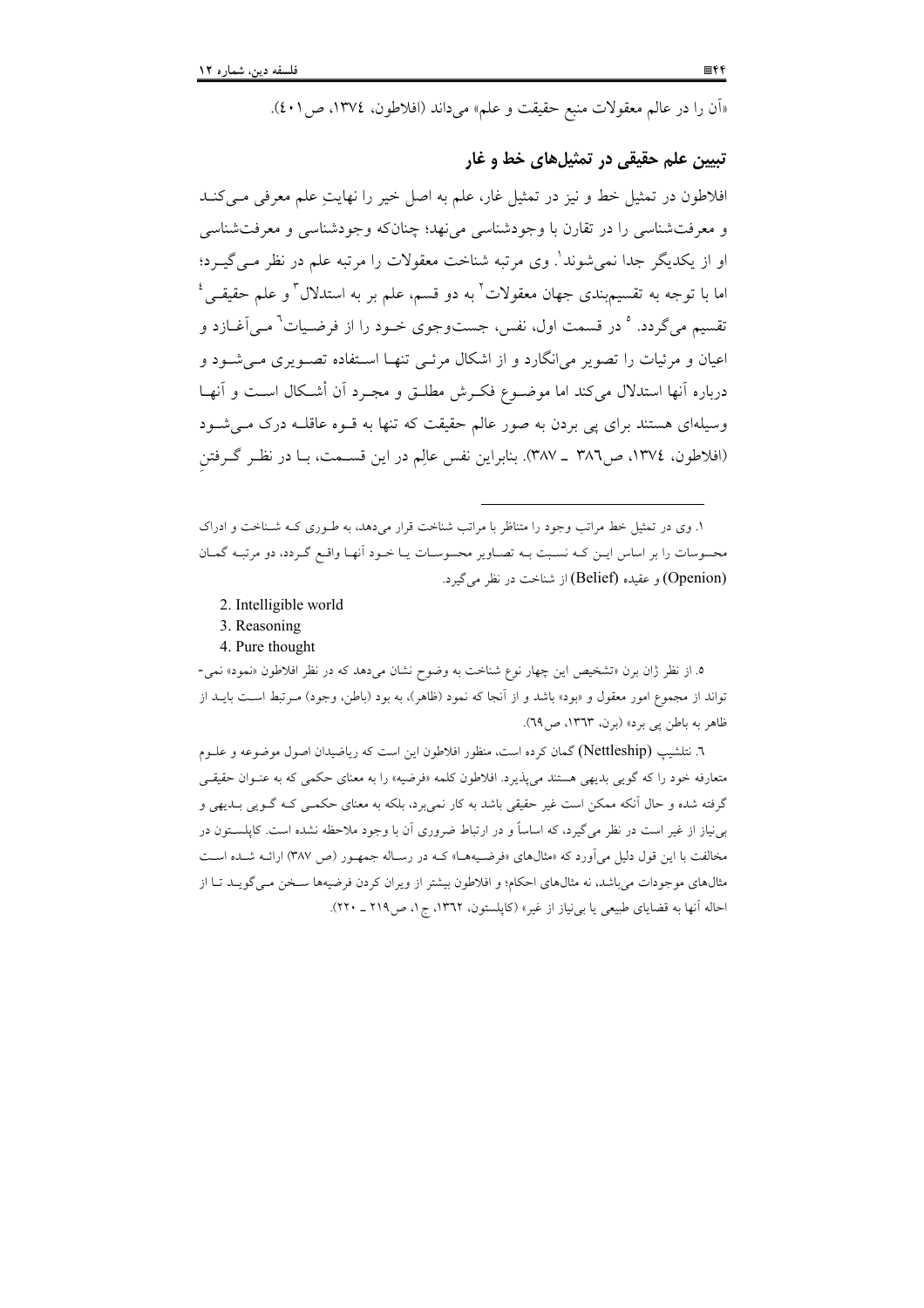بخشی از موضوعها که در حقیقت مجرد و متعلق به حوزه معقولاتاند، به عنوان فرض، به موضوعهای دیگر که آنها نیز مجرد و متعلق به حوزه معقولاتند صعود می کند ولی به مبداء این مجردات نمی رسد و علمی که نسبت به این معقولات برای نفس انسان حاصل میشود، علوم استدلالی و ریاضیاتی است.

قسمت دیگر از معقولات، معقولاتی هستند که عقل صـرفاً از راه قــوه دیالکتیـک تــوان درک آنها را دارد. در این قسمت فرضیات تنها مدارج و تکیـهگـاههـایی هسـتند کـه در راه صعود به اصل کل که اصل خیر است، از آنها استفاده می شود و آن اصل فرضیه نمی پـــذیرد. علمی که انسان به یاری قوه دیالکتیک بـهدسـت مـی|ورد روشــنتـر از علــوم ریاضــی و استدلالی است؛ زیرا تنها در این علم است که ادراک موضوع فقط از راه توجه به اصل خیر که مبدأ معقولات است ممکن می باشد و به عقل صرف تمسک می شود. افلاطـون ادراک و علم حقیقی را با این قسمت از معقولات که در حقیقت عالی تـرین جـزء معقـولات اسـت منطبق می کند (Plato, republic, 1924e, p 212).

گویا افلاطون موضوع استدلال را غیر از موضوع علم حقیقی در نظر گرفته است؛ زیــرا به باور او موضوع در استدلال، مجرداتی هستند که بـرای صـعود از یکـی بـه دیگـری، بـه محسوسات نیاز است و حال آنکه موضوع در علم مجرداتی هستند که در صعود از یکی به دیگری، به محسوسات نیاز نیست؛ در استدلال به مبدأ کل نمی٫رسیم، اما در علــم بــه مبــدأ میرسیم. پس می توان گفت تنها تفاوت بین این دو جـزء از معقـولات، در اسـتفاده كـردن نفس از محسوسات است.

افلاطون از صور علمیهای که موضوع استدلال است بسیار مبهم سخن گفته است؛ پس بر این سخن وی نقدی وارد است؛ زیرا او در ظاهر متعلقات ریاضی و ایــدههـا را دو نــوع مجردِ متمایز از یکدیگر تلقی کرده است؛ در حالی که این دو قسم از مجردات بــه خــودی خود و بدون نظر به نفس انسانی تفاوتی با یکدیگر ندارند و اخـتلاف آنهـا تنهـا بــه علــت تفاوت در شناخت ریاضی دان و فیلسوفی است که علـم حقیقـی دارد. بـا توجـه بـه اینکـه افلاطون در رساله فايدروس، تفاوت مراتب نفـوس را پذيرفتـه اسـت (افلاطـون، ١٣٨٧ج، ص ١٠٤)، از اين رو مرتبه نفس رياضي دان پايين تر از فيلسـوف اسـت در نتيجـه او بــه آن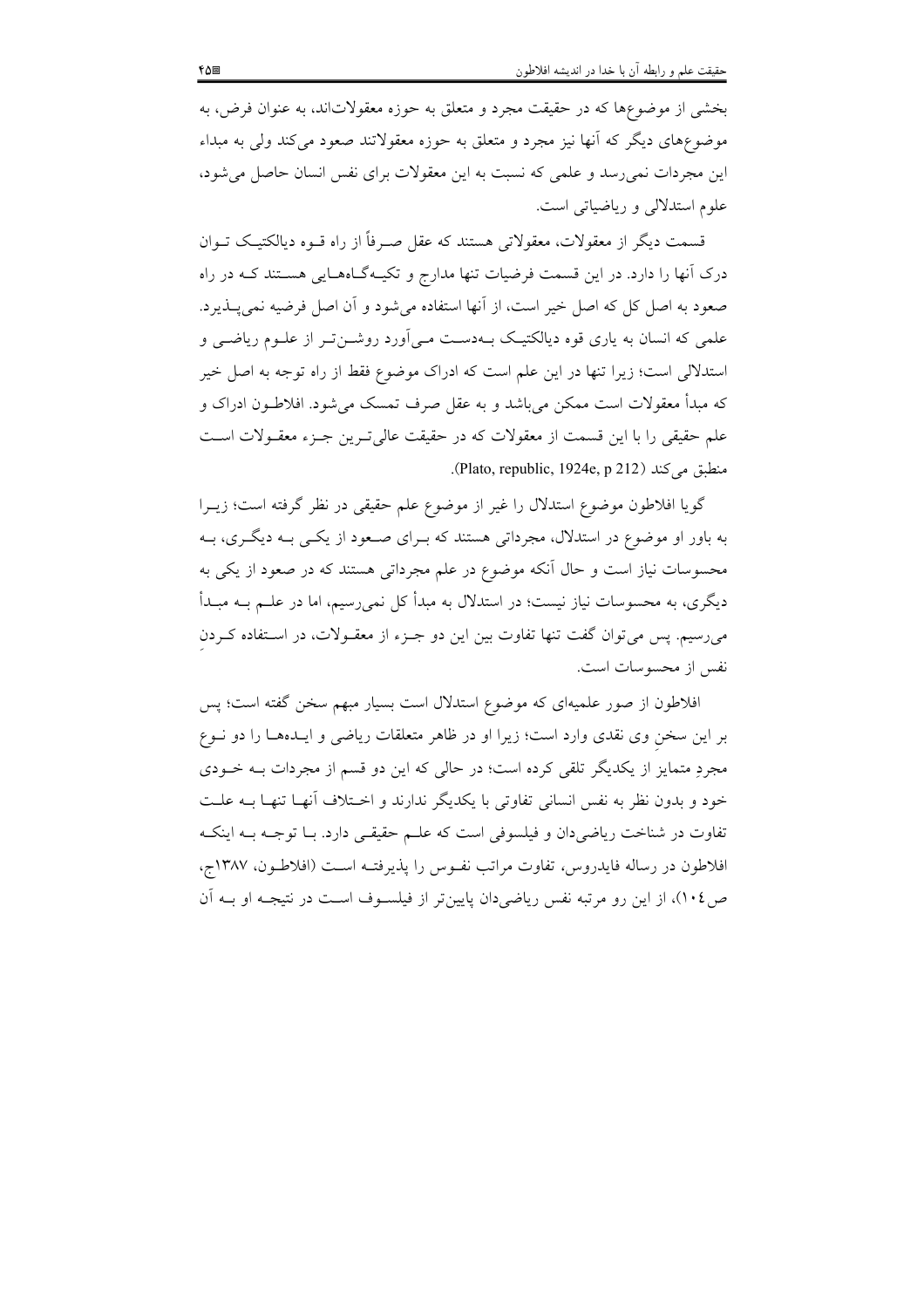مرتبه از علم نرسیده است که بتواند بدون واسـطه محسوسـات نتیجـه بگیــرد. بنــابراین بــه شناخت کامل ایدهها که از نظر او فرض میباشند، نمی رسد؛ اما مرتبه علمـی فیلسـوف بـه حدی است که بدون نیاز به محسوسات از یک ایده به ایدهای دیگر می رسد و چون مرتب نفسش بالاتر است، ایده و فرض اول را مسلم تلقی نمی کند و می خواهد به حقیقت اَن پــی ببرد؛ از این رو در صعود به ایدهها سرانجام به مبدأ کل می رسد که به باور افلاطون ایدههــا برآمده از آن هستند و سپس سیر نزولی را پیش میگیرد و در ایــن ســیر نزولــی اســت کــه حقیقت این ایدهها را می شناسد و این کاری است کـه ریاضـی دان نتوانسـته انجـام دهــد و هيچگاه به اصل خير و حقيقت ساير ايدهها علم پيدا نمي كند. بنابراين فيلسوف حقيقت اين ايدهها را مي شناسد و رياضي دان حقيقت آنها را نمي شناسد و تنها آنها را فرض هايي مســلم تلقی میکند و در نتیجه، تفاوتی که در شناخت و حوزه نفس عـالم اسـت، بــه تغییــری در خودِ فرض نمیِانجامد. پس حقیقت امری مجرد با خود اَن چیز مجرد فرقبی نـدارد؛ بـرای مثال، تفاوتی در مثلث مجرد با ایدهاش نیست و تنها فیلسوف توسط دیالکتیک بــه حقیقــت اَن چيز مجرد پي ميبرد.

افلاطون نه تنها در تمثیل خط، بلکه در رسالههای دیگر خود نیز تصریح دارد کــه علــم به ایدهها، حقیقیترین علم انسانی است و مبنای نظر او این است که وی صـرفاً ایــدههــا را حقیقت میداند و محسوسات را تنها سایهای از حقیقت در نظر می گیـرد؛ آن چنــانکـه وی در رساله تیمائوس میان علم حقیقی و تصور درست فرق می نهد و علــم حقیقــی را نســبت به ذواتی (ایدهها) واقع میداند که در خویشتن و برای خویشتن و غیر قابـل ادراک توسـط حواس هستند و چنین علمی را بی تغییر و خاص شمار اندکی از انسانها میداند؛ بر خلاف تصور درست که تغییرپذیر و نسبت به محسوسـات اسـت' (افلاطـون، ١٣٣٦، ص١٨٦٧). بنابراین با توجه به سخنان افلاطون تغییرپذیری شناخت به لحاظ تغییرپـذیری موضـوع آن

۱. به تفسیر ت. ز. لاوین «در حالی که موضوعهای ادراک اموری جزئی هستند موضوعهای عقبل مفاهیمی کلی و جهان وا هستند و در حـالی کـه موضـوعهـای ادراک تغییرپــذیر، در فراینــد یــا در جریــان هراکلیــتانــد، موضوع های عقل لایتغیر، در ثبات ابدی پارمنیدوسی هستند» (لاوین، ۱۳۸۷، ص٦٦).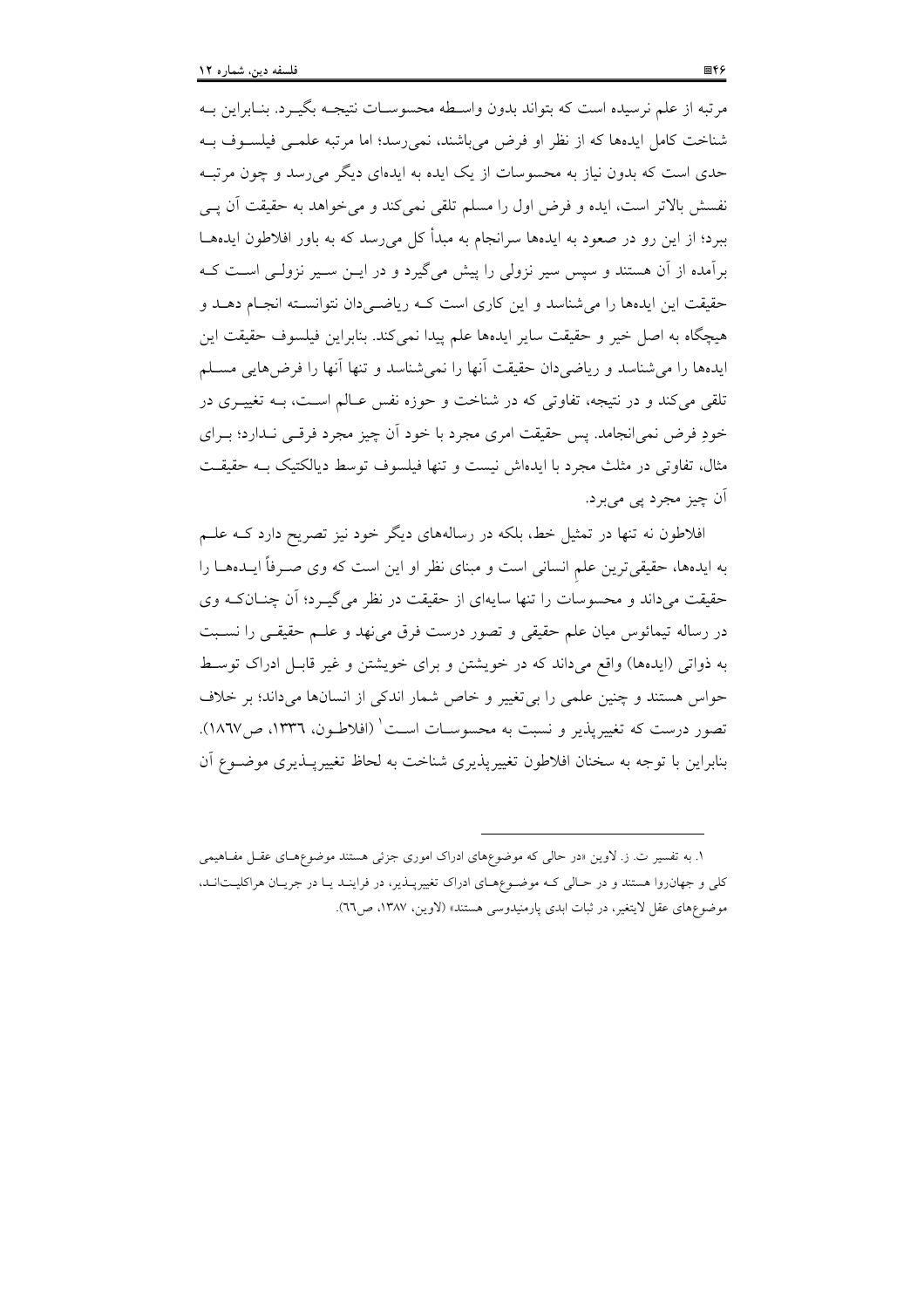است و چون موضوع علم حقیقی ثابت است ْ، پس خود اَن نیز تغییرناپــذیر اســت. وی در رساله فیلبوس نیز دایره علم حقیقی را از سایر علوم جدا می سازد. از نظـر او «علمـی کـه موضوع أن هستي حقيقي باشـد (ايـده)، حقيقـيتـرين علــوم اســت» (افلاطــون، ١٣٥٠ب، ص ٧٦٢).

افلاطون در تمثیل غار، فیلسوف را که علم حقیقی برایش محقــق مــیشــود بــه زنــدانی رهای از زنجیر در غاری تشبیه میسازد که تا وقتی در زنجیر (و در قیـد امـور جسـمانی و محسوس) بود، همچون عامه مردم تنها میٍ توانست سایه اشیا و پیکرههای متحرک را ببینــد (افلاطـون، ١٣٧٤، ص٣٩٦). تصـاوير و سـايه اشـياي متحـرک در تمثيـل غـار، مجـاز از محسوسات است كه در واقع تصاوير ايدهها هستند و اين مرحلـه، مرحلـه گمـان و عقيـده است. از نظر نگارنده از آن جا که سایههای دیوار تصاویر این اشیای متحرکاند و افلاطون محسوسات را سایه ایدهها میداند چنین استنتاج میشود که این اشیا ایدهها هستند. اما لکن از أن جا كه اين اشياء متحـركانــد و در نظــام فلســفي افلاطــون ايــدههــا امــورى ثابــت و لایتغیرند، به نظر میرسد که این اشیا متحرک ایده هـم نیسـتند و افـزون بـر ایـن، حرکـت تدریجی در صعود نفس به سلسله مراتب شناخت مانع از ایده بودن این پیکرههای متحرک است. بنابراین چنین برداشت که افلاطون در این قسمت به صورت مبهم و متناقض سـخن گفته است. <sup>۲</sup>

در مرحله بعد فیلسوف «در سیری صعودی شـبانگاه بــه دهانــه غــار مــیرســد و مــاه و ستارگان را می بیند و این کار برای او آسانتر از رؤیت خورشید در روز است»<sup>۲</sup> (افلاطـون.

١. افلاطون در رساله فايدون تصريح مي كند كـه «ايـدههـا حقـايقى لايتغيـر و ثابـتانـد» (افلاطـون، ١٣٨٧د، ص ۲۱۰).

۲. گمیر تس در تفسیر این قسمت پیکرهای اشیا را تصاویر ایدهها، و سایه اشیا را مدرکات حسی سـایهوار در نظر می گیرد (گمیرتس، ۱۳۷۵، ص۱۰۳)، اما با توجه به اینکه سایهها مجاز از مدرکات عموم مردم اسـت کــه بــه تصريح افلاطون أنها اين مدركات را اموري واقعي مي¢ندارنـد، بنـابراين ايــن مــدركات اوهــام و تصــاوير اشــياي محسوس نبوده، بلکه خودِ اشیا محسوس اند و از این جهت پیکرههای متحرک نیز اشیای محسوس نیستند.

۳. کورن فورد برای فهم ایده تعبیری ارائه میدهد و آن را به وسایلی مانند سینما و تلویزیون تشبیه میکند؛ به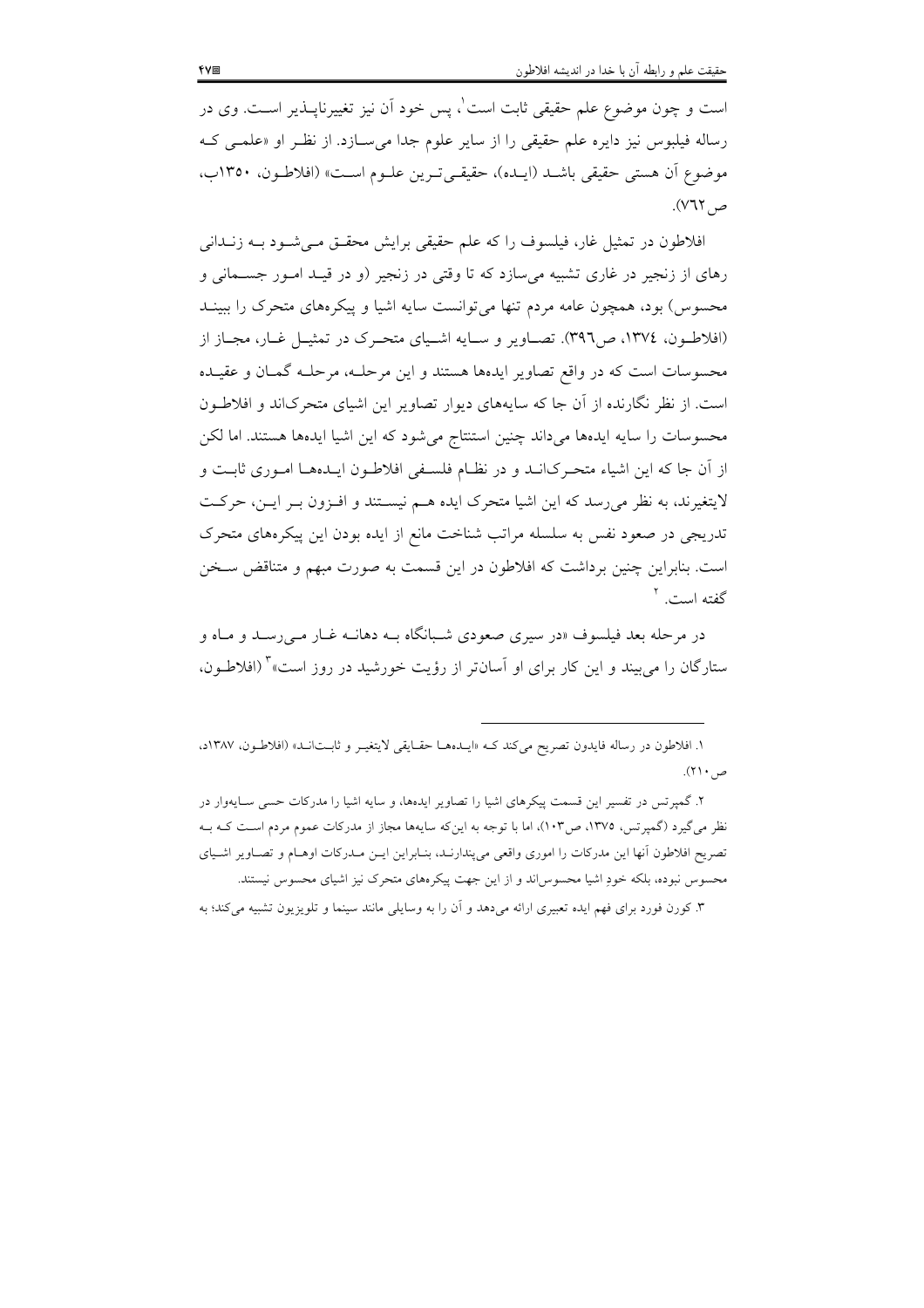١٣٧٤، ص٥١٦). نظر به اين٤د افلاطون صراحتاً «عروج به عالم بالا و مشاهده عجايب آن را عبارت از صعود روح به عالم معقولات» میداند و خورشید<sup>\</sup> را به عنوان مجــاز از اصــل خیر در نظر میگیرد «که در منتهیالیه عالم معقولات جای دارد و آن را به زحمت می توان ديد» (Plato, 1924e, p 217)؛ بنابراين از نظر نگارنده كواكـب و ســتارگان در حكــم ســاير ایدهها به جز مبدأ خود (اصل خیر) هستند و روز و شب نیز بیانگر تفاوت مرتبـه وجــودی آنهاست، به این سبب که مرتبه وجودی علت فراتر از مرتبه وجودی معلول است و افزون بر این، بر تفاوت مرتبه علمی سایر ایدهها با اصل خیر دلالت دارد و افلاطون روز را بـرای اصل خیر و شهود<sup>۲</sup> آن را دشوارتر و پـس از شـهود سـایر ایـدهمـا و آخـرین مرتبـه علـم فیلسوف در نظر می گیرد. بنابراین وی در این تمثیل بر خلاف تمثیل خط، علم به اصل خیر را مرتبهای جدای از مرتبه علم به سایر ایدهها در نظر گرفته است؛ در حالی کـه در تمثیــل خط، علم به ایدهها را به عنوان مرتبهای جدا از علم به اصل خیر قرار نداده است.

## ايده علم و تبيين و ابهامزدايي از امور مربوط به آن

نظر به این که در فلسفه افلاطون، محسوسات در حکم سایه و ایدهها حقیقت هستند، وی در رسالههای مختلف خود بر این باور است کـه بـرای هـر چیـز ایـدهای موجـود اسـت (افلاطون، ۱۳۵۰الف، ص۲۰۳). وی در رساله *پارمنیدس،* مشکلات نظریه ایده را بیان مـی-کند؛ اما این به معنای نقض و ابطال این نظریه در نـزد او نیسـت، بلکـه او بــا وجـود ایــن مشکلات همچنان بر این نظریه ایده پافشاری میکند و این اشکالها را بی پاسخ میگذارد. وی علت یافشاری بر نظریه ایده را وابستگی تحقیقات علمی به ایــدهمـا و پابرجـایی علــم انسان بر بنيان آنها مي دانـد (افلاطـون، ١٣٥٠ الـف، ص٦٠٣)، بنـابراين او نظريــه ايــده را

۲. شهود و اشراق در نتیجهگیری تمثیل غار کلید نهایی است(رضی، ۱۳۸۰، ص۱۱۳).

این معنا که فاصله سایههای روی دیوار غار با حقیقت بیرون غار همان اندازه تفاوت دارد که تصویر بازیگری ک بر صحنه مي بينيم با واقعيت شخصيت آن بازيگر تفاوت دارد. (زيبا كلام، ١٣٨٥، ص٣٢).

١. به عقيده فريس جانسون در فلسفه افلاطون، شكل واقعي ايده خير دور از دسترس است؛ أن چنــانكــه او تنها تصوير ترسيم شدهاي از آن را براي مثال به كار مي برد (Johansen, 1998, p 183).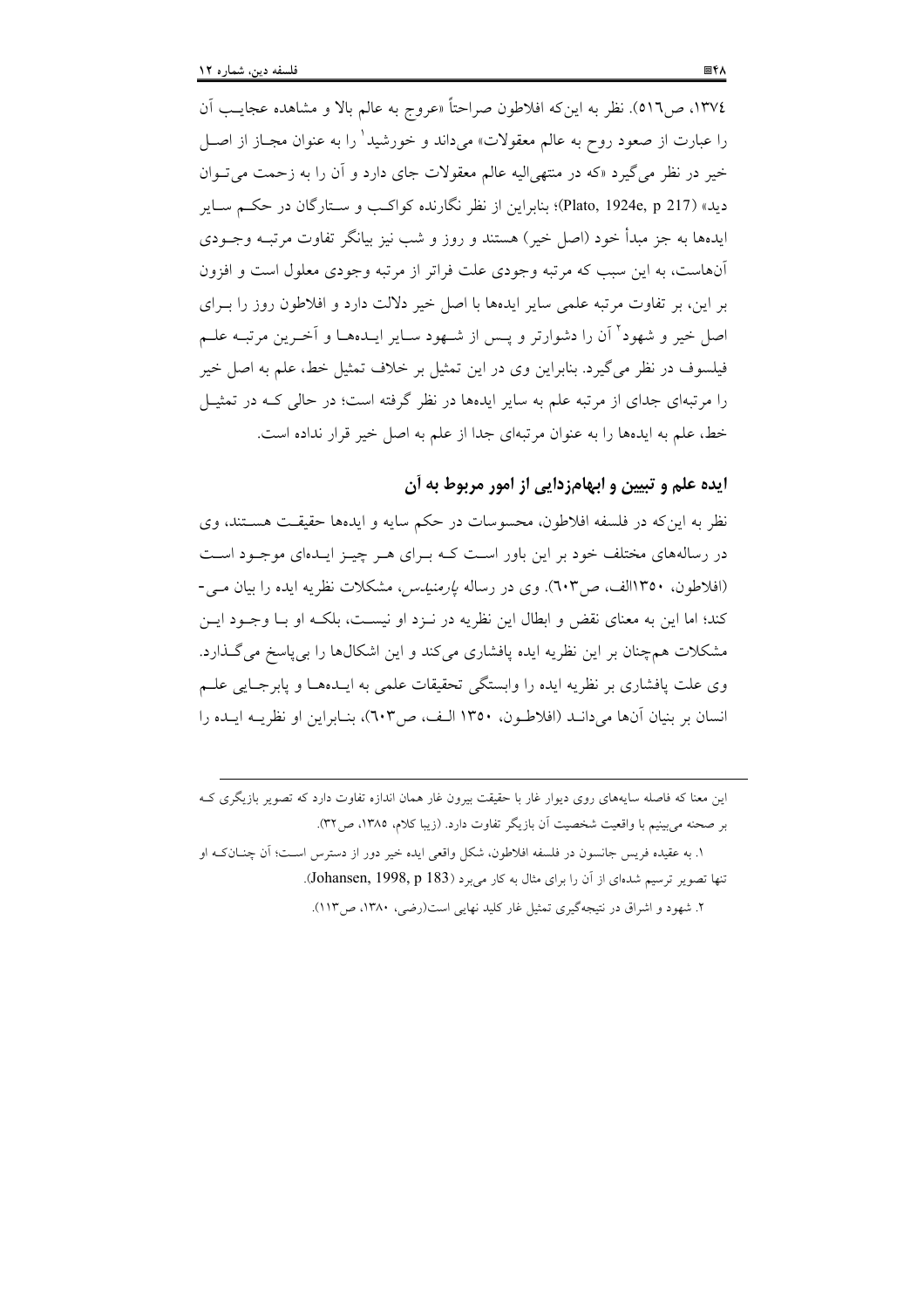مقبول و موجه دانسته و پاسخ به اشکالهای وارد بر آن را نیـز ممکـن مـیدانـد؛ زیـرا وی صراحتاً تأکید میکند «مردی با استعداد میخواهد که بفهمد چگونـه ایــده هــر چیــز واقعــاً موجود و در عین حال ذاتی به خودی خود و مستقل و فی نفسه باشـد. هـمچنـین انسـانی بزرگ لازم است تا با ایدهها مواجه گردد و در عین حال قادر باشد تا بـا توضـیحات کـافی خصوصيات آنها را روشن سازد» (افلاطون، ١٣٥٠ الف، ص٦٠٣). يس لازمه اثبات وجود ایدهها رویارویی با آنهاست، اما این اثبات امری استدلالی نخواهد بود، بلکه تنهـا بــا شــهود می توان وجود ایدهها را ثابت کرد و رویارویی با ایدهها تنها با سیر و سلوک نفسـانی بـرای فیلسوف ممکن است؛ به گونهای که در رساله *مهمانی هرچنـد سـیری منطقـی بـا پیمـو*دن مدارج درک زیبایی در نظر گرفته میشود ــ که از درک زیبایی جسمانی آغاز شده و سـپس با ادراک مفاهیم زیبا به درک زیبایی مطلق می رسد)، اما رسیدن به زیبایی مطلـق تنهـا از راه یادآوری و سرانجام شهود آن، ممکن خواهـد بـود و اسـتدلال و برهـان در شـهود نقشـی ندارند. از این رو، بیان ویژگیهای ایدهها از جمله چگونگی بهرهوری امـور از آنهــا از راه

برهان ممکن نیست، بلکه این ویژگیها در فلسفه افلاطون تنها با تبیـین شـهود، بیـان مـی-گردد. بنابراین برای توجیه ایدهها میتوان دو جنبه عملی و نظری در نظر گرفت:

افلاطون برای اثبات وجود ایدهها توجیه نظری بیان نکرده، بلکه تنها بــه توجیــه عملــی بسنده می کند. از نظر وی ایدهها در عمل وجود داشته و اشیا از آنها بهرهور می باشند؛ اما از لحاظ نظری در زمینه چگونگی این بهرهمنـدی سـکوت مـی کنـد؛ بـرای نمونـه، در رسـاله فایدون درباره چگونگی علیت ایده زیبایی برای امور زیبا بر این نظر است که: «مــن علــل دیگری که ذکر می کنند نمی،فهمم و نمی،پذیرم و اگر کسی به من بگوید سبب زیبایی فــلان چیز، تندی رنگها یا تناسب اعضا یا مانند اینها است باور ندارم و آن را جز مایــه تشــویش ذهن نمي گيرم و بي ملاحظه و با كمال سادگي فقط همـين پاسـخ را صـحيح مـي دانـم كـه زیبایی چیزی، هیچ علتی جز زیبایی مطلق ندارد و بـرای مـن تفـاوتی در ایـن نیسـت کـه ارتباط ایده زیبایی با آن چیز از طریق حضور در آن یا حلول در آن باشد؛ زیرا در این بـاره چیزی نمیدانم، بلکه همین اندازه میدانم که امور زیبا تنها در پرتو ایده زیبایی زیبایند و از این رو بر این اعتقادم که این پاسخ هم برای خودم و هم بـرای دیگـران بهتـرین پاسـخهـا است و یقیناً مادام که بر این اصل تکیه دارم، نه خود و نه دیگران را به خطا نخواهم افکند»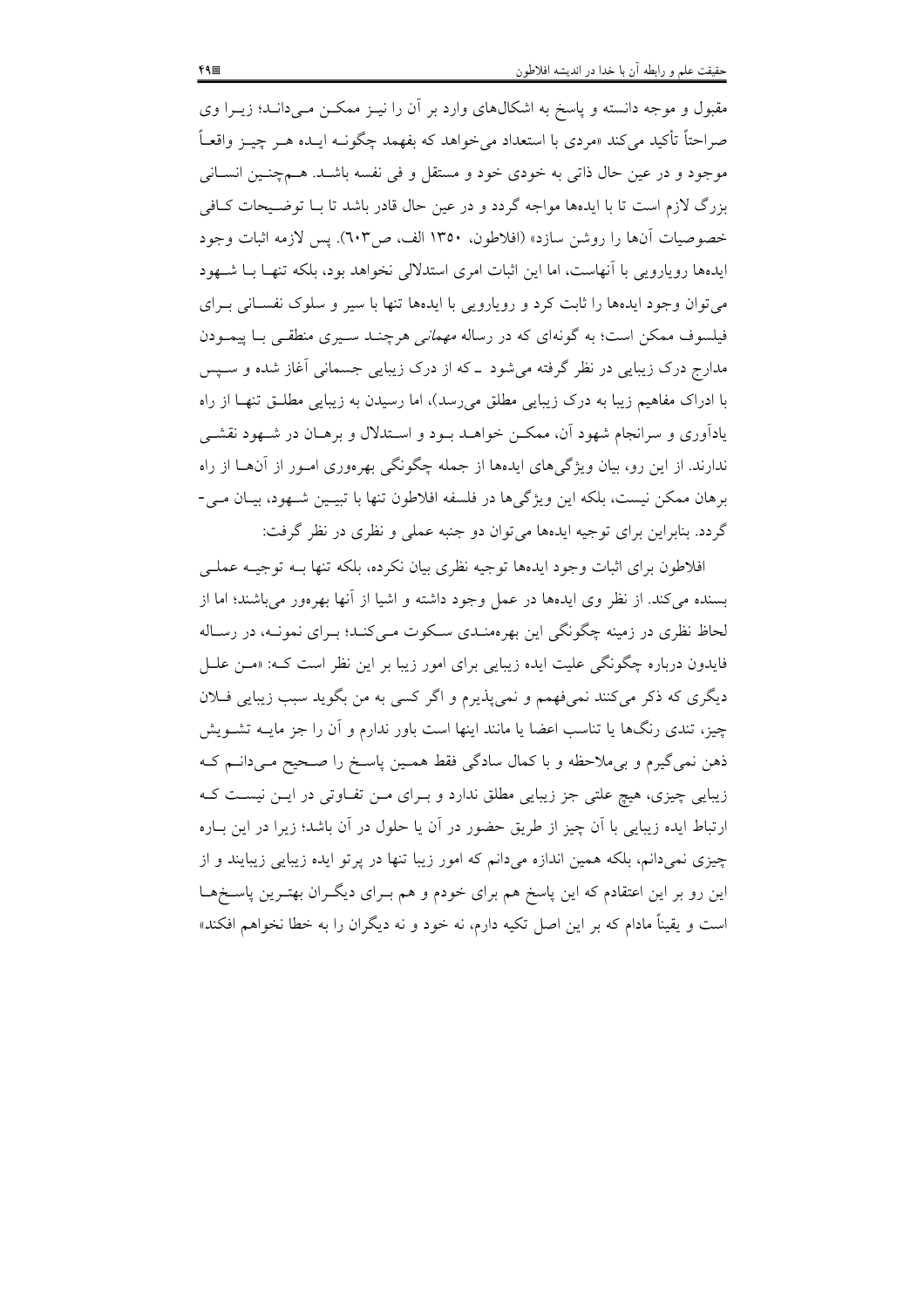(Plato, 1924c, p246). بنابراين با توجه به اين گفتار، به ويـژه عبـارت «مـن در ايـن بـاره چیزی نمیدانم»، از لحاظ نظری دلیل<sub>ی</sub> بر چگونگی بهرهمندی امـور زیبـا از زیبـایی مطلـق ندارد، بلکه تنها معتقد است که در عمل ایدهها و چنین بهرهمندی از آنها محقق میباشد و از لحاظ عملي به اين امر «يقين» دارد.

نکته قابل تأمل دیگر این است که افلاطون آگاهانه از بیـان توجیــه نظـری چگــونگی و ویژگیهای ایدهها خودداری کرده و آنچه در دست عموم مـردم قـرار داده اسـت، مباحـث عمیق و بیان پیچیدگیهای نظام فلسفی وی نیست؛ چنان که در نامه هفتم خـود مـی گویــد: «درباره نویسندگانی که چه در امروز و چه در آینده ادعا می کنند که از مطالب اصلی فلسفه من چیزی میدانند.... فاش می گویم که آنان، بنا به عقیدهای که مــن دربــاره فلســفه دارم، از فلسفه کوچکترین خبری ندارند. درباره آن مطالب اصلی هـیچگونــه نوشــتهای از مــن بــه وجود نیامده و در آینده نیز وجود پیدا نخواهد کرد؛ زیــرا آن مطالــب ماننــد دیگــر مطالــب علمی نیست که به وسیله اصطلاحات و الفاظ عادی بتوان تشریح و بیان نمود»` (افلاطـون،  $(1919 - 1911, 201)$ ۰۱۳۳۶.

افلاطون در رساله فايدروس، به وجود علم مطلـق در عـالم ايــدههـا تصـريح مـي كنــد (افلاطون، ۱۳۸۷ج، ص۱۰۲) و در رساله پارمنیدس نیز برای علم، ایدهای قایـل شـده و آن را به عنوان فرضی مسلم در نظر می گیرد، اما در ضمن تبیین مشکلات وارد بر نظریه ایــده، استقلال و مجزا بودن ایدهها از عالم محسوسات را مشکلی میداند که به بروز اشکال های اساسی نسبت به ایده علم و امور مربوط به آن می|نجامـد. از نظـر وی «ماهیـت ایــدههــا از لحاظ ارتباطی که با یکدیگر دارند رقم می خورد، نه از لحاظ ارتباطی که با تصاویری که در دنیای ماست» (افلاطون، ۱۳۵۰الف، ص ٦٠٠)، در حقیقت در اینجـا کـل محسوسـات،

١. افلاطون در ادامه مي گويد: «اگر من خود صلاح را در آن ميديدم كه اين انديشهها و عقايد نوشـته شـود و بدون هیچ رمز و حجابی به دست خواص و عوام بیفتد در آن صورت کاری زیبـاتر از آن نخواهــد بــود ... کــه در عین حال اساسی ترین اسرار و رموز جهان را روشن گردانم، لکن من بر ایــن بــاورم کــه انتشــار ایــن اســرار مایــه نیکبختی هیچ کس نمیتواند باشد، به استثنای عده کمی از انسانهای برگزیده که همه آنها با اشـارهای مـیتواننـد این اسرار را دریابند» (افلاطون، ١٣٣٦، ص1٩٨٩).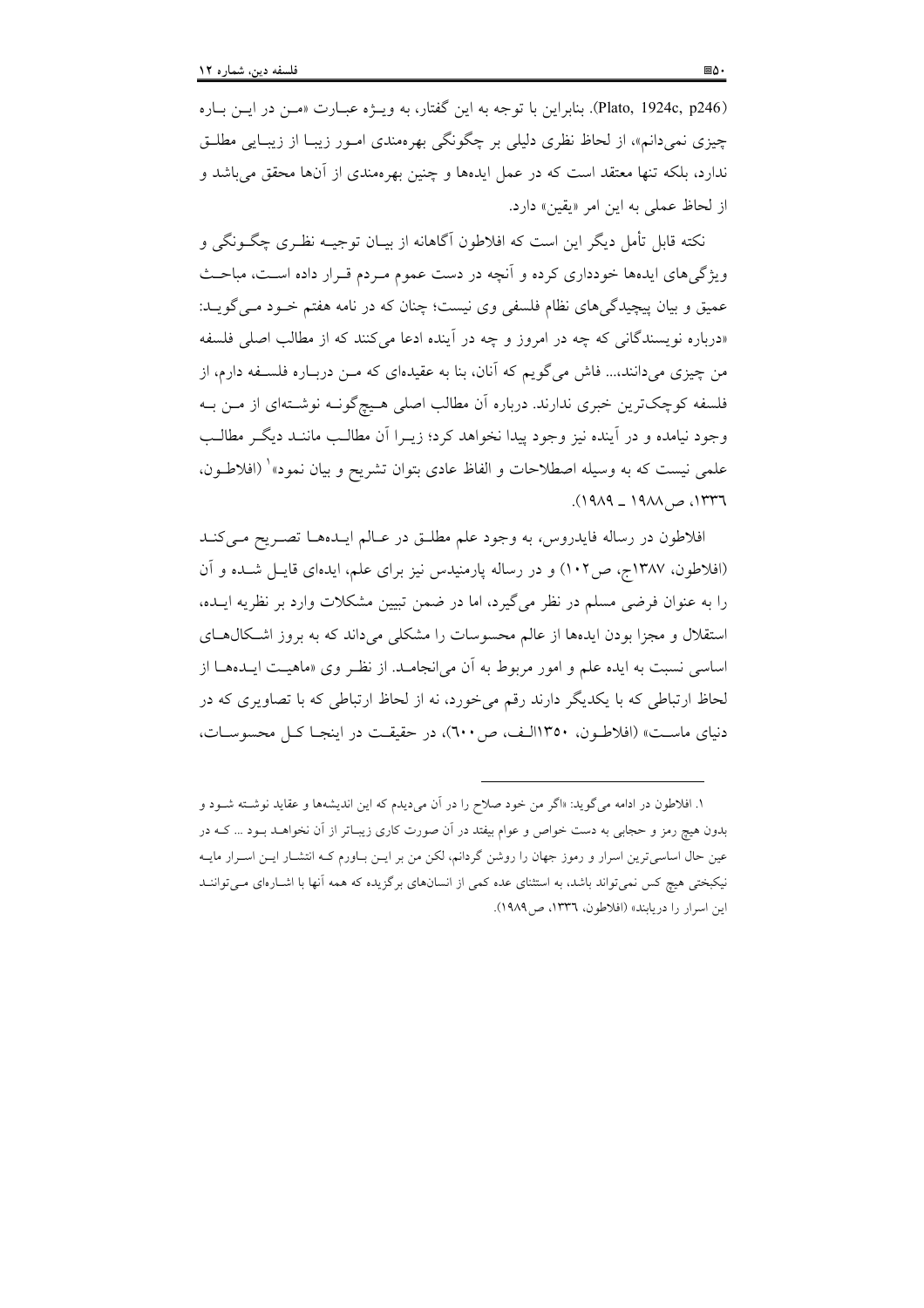تصاویر ایدهها هستند؛ همچنان که در تمثیل خط نیز به آن اشاره شده است و بر طبـق ایـن عبارت، ایدهها تنها با خود ارتباط دارند و موجوداتی مستقل هسـتند؛ بــه گونــهای کــه وی اذعان دارد «نه روابط دنیای ما در روابط ایدهها مؤثر است و نه روابط بین ایدههـا اثـری در روابط دنیای ما دارد، بلکه ایدهها موجودات مسـتقلی هسـتند کـه روابــطشــان منحصــر بــه خودشان است» (افلاطون، ١٣٥٠ الف، ص ٦٠٠)؛ اين خاصيت ايدهها منجر به ايـن مشكل می گردد که علم انسان به ایدهها ناممکن خواهد بود؛ زیرا از نظر وی «ایـده علـم، ماهیـت حقیقی همه شناسایی ها را در خود دارد، علم به حقیقت به معنای حقیقی، یعنبی علــم بــه خود حقیقت و واقعیت است... علم خاص به معنای حقیقی، علم به موضوعی خاص است كه حقيقتاً واقعيت دارد» (Plato, 1924b, p54). بنابراين با توجــه بــه اينكــه روابــط ايــدههــا منحصر در خودشان است، به ایده علم که به واسطه آن علم به موضوع خاص آن (ایدهها)، حاصل می آید، دسترسی نخواهیم داشت و به بیان او «ما ایده علم را نخواهیم داشت و فاقد اّن هستیم… پس ما ماهیت حقیقی زیبایی و خوبی و به طور کلی هیچ پـک از چیزهـایی را كه ايده مستقلى تلقى مى شوند، نمى شناسيم» (افلاطون، ١٣٥٠الف، ص (٦٠١).

ایراد دیگری که بر آمده از ارتباط منحصر به فرد ایدهها است، خلـل در علـم خداونـد است؛ زیرا به باور او «ایده علم که دقیقترین و کامل ترین علم است، خاص خداوند است و اگر خداوند ایده علم را دارا باشد آنگIه علـم بـه جهـان محسوسـات نخواهـد داشـت» (Plato, 1924b, p55). به نظر می رسد هر چند به نظریه ایده، ایر ادهایی اساسی وارد است که قابل توجیه نیست؛ اما برای توجیه مشکلات مربوط به مسـئله علـم بایـد چگـونگـی رابطـه جهان ایدهها را با جهان محسوسات تبیین کرد. هرچند چنان که پیش تر گفته شد، افلاطون در رسالهها و نوشتارهای خود از جنبه نظری، چگونگی این رابطه را شرح نداده است، امــا از لحاظ عملي ايدهها را حقيقت و محسوسات و عالم مرئي را سـايهاي از حقـايق دانسـته است (تمثيل خط) و در رساله *تيمائوس، مرئيات را به عنوان «شوندهاي» عنوان ك*رده است که «نقشی از باشنده (ایده)» هستند (افلاطون، ۱۳۳۲ب، ص۱۸٦۷). بنابراین هر چند وی در رسالات (١٣٨٧د، ص ٢١٢)، و ١٣٥٠ اليف، ص ٦٠٠) و (١٣٣٦ب، ص١٨٦٧)، ايبدهما را موجودات مستقل معرفی کرده است اما محسوسات مستقل از آنها نیسـتند، همـان طـور کـه سایه مستقل از صاحب سایه نیست و حتی او ایدهها را الگویی برای حدوث جهـان مرئـی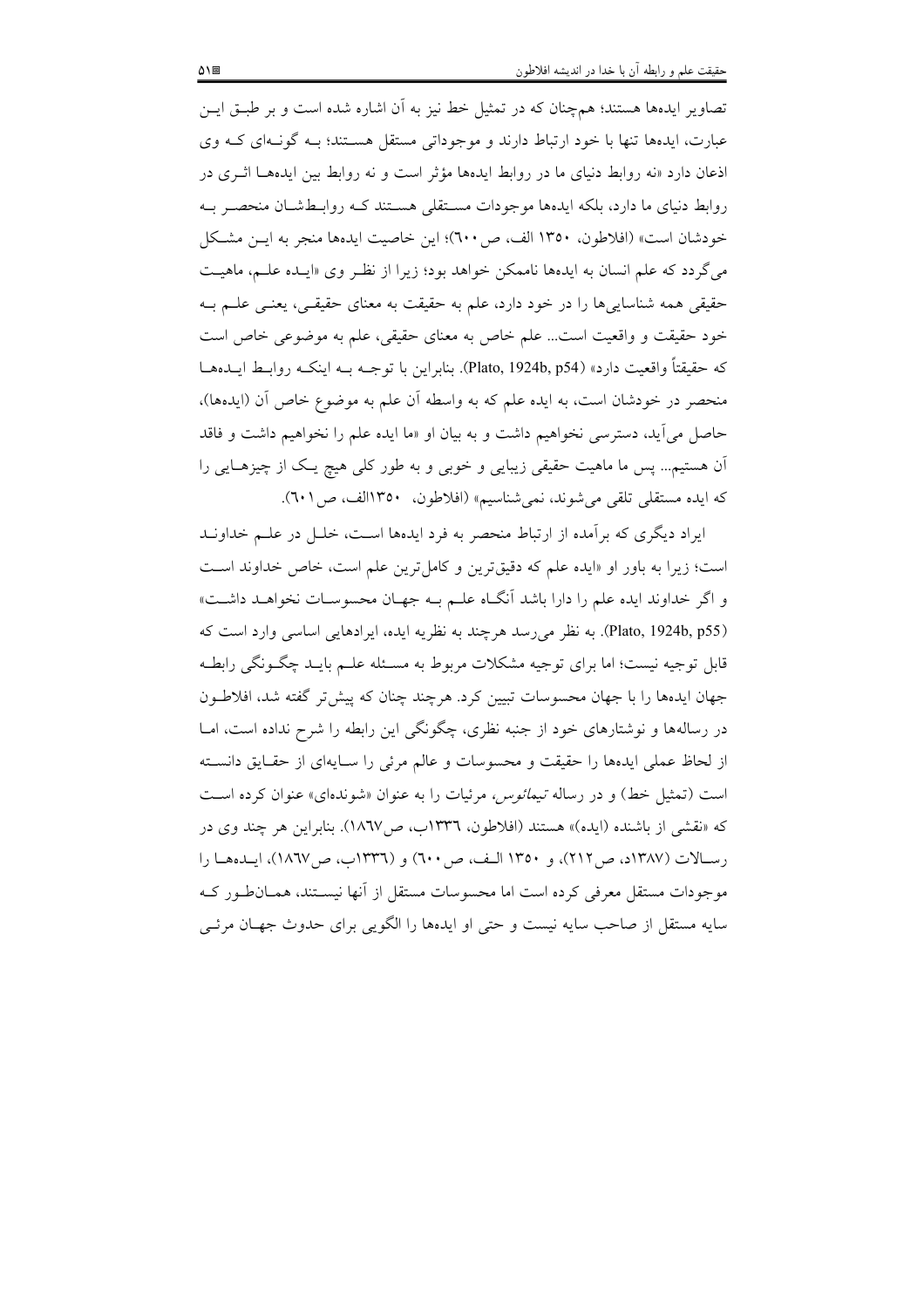می داند (افلاطون، ۱۳۳٦ ب، ص۱۸۳۸). از این رو رابطه ظل و ذی ظل بر جهان محســوس و جهان معقول حاکم است.

افلاطون تأكيد دارد كه «علم و درك حقيقت اشيا به وسيله عقل متفكر امكان يذير است و این عقل صورت حقیقی هرچیز را، بدان گونه که هست، نمایان می سازد و این فعالیت... عملي است كه در درون أدمى انجـام مـي يــذيرد و جــاى أن نفـس مـي باشــد» (افلاطــون، ۱۳۳٦ ج، ص ۱۹۹۰). وی افزون بر این گفتار در رسالههای دیگر از جملـه *جمهـور (*۱۳۷٤). ص ٣٨٨)، تيمــائوس (١٣٣٦، ص ١٨٦٧)، (١٣٨٧ د، ص ١٩٣) و (١٣٨٦، ص ٢٥١) علــم بــه ایدهها را برای نفس ممکن دانسته و از سوی دیگر، از آنجا که او «علت وجود هـر چیـز را بهر ممندي از حقيقت آن چيز» مي<اند (افلاطون، ١٣٨٧ د، ص٢٣٩). بنابراين نفس در علــم خود به ایدهها، از ایده علم بهره برده است؛ از این رو می توان چنین برداشت کرد که بهره-مندی و سایه بودن خاص محسوسات و جهان مرئیات نیست و برخلاف اینکه افلاطون در تمثيل خط صرفاً اعيان عالم محسوسات را سايهاي از ايدهها و بهرهمند از آنها دانسته اسـت (افلاطون، ١٣٧٤، ص٣٨٦)، نفوس نيز در صفات خود بهرهمند از ايدهها و در اين صفات، سایهای از ایدهها هستند؛ حتی خود افلاطون در جایی دیگر، زیبایی نفوس را به عنوان یکی از مراحل زیبایی مطرح و آن را بهرهمند از ایده زیبایی معرفی کرده است (افلاطون، ۱۳۸۲، ص ٢٥٠ \_ ٢٥١). بنابراين نفوس در علم و ساير صفات خود از ايده علـم و سـاير ايــدهمـا بهر ممند هستند. افلاطون بهر ممندي و تصـوير ايــده بــودن را در جهــان مرئــي و محســوس محقق میداند (افلاطون. ۱۳۵۰الف، ص۹۸۸؛ ۱۳۷٤، ص۳۸٦). بنابراین ایرادی بر این نظـر وارد است که بر اساس فلسفه او نفوس انسانها قبل از ورود به جهـان جســمانی در عــالم علوی موجود بوده و به ایدهها علم یافتهاند (افلاطون، ۱۳۸۷ج، ص۱۰۲). پس بهرهمندی از ایدهها در جهان علوی و معقول نیز برای نفوس صورت می پذیرد و خاص جهان محسوس و مادي نيست.

#### رابطه ايده علم و خدا (اصل خير)

افلاطون در رساله *فیلبوس، عق*ل را «پادشاه زمین و آسمان» نامیده و آن را علت حـدوث و نظم در جهان و حاکم بر کل اَن میدانــد (افلاطــون، ۱۳۵۰ب، ص۷۰۹). ایــن عقــل همــان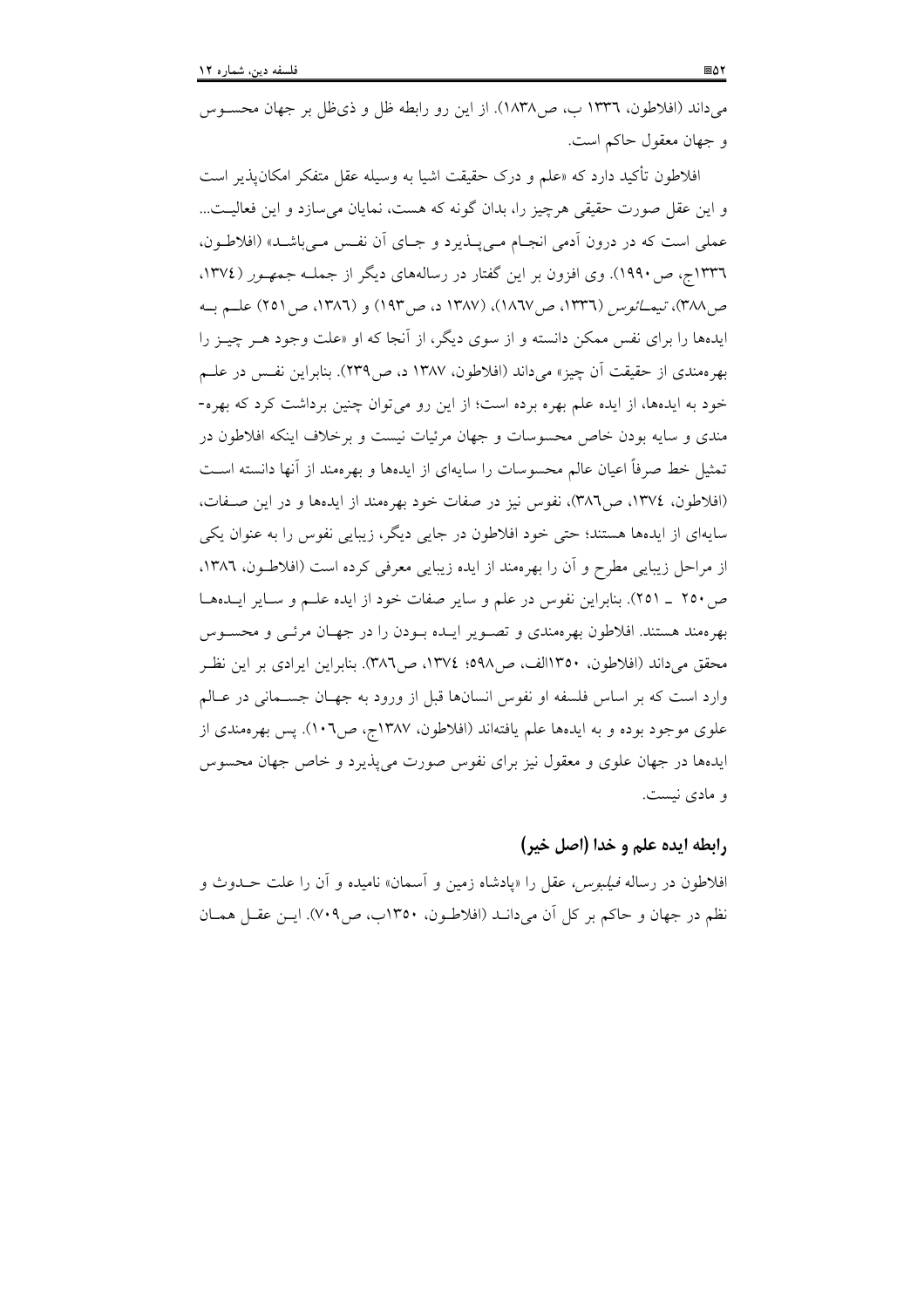خدای<sub>ه،</sub> است که وی در رساله *تیمائوس* آن را علت حدوث جهان و نظم در آن و به عنوان خیر مطلق میانگارد که می خواهد هر چیز تا حد امکان همانند خود او خوب باشد ( Plato, 1924, p 450). همچنین او در کتاب *جمهور* این خـدا را صـانع حقیقـتِ (ایـده) هـر چیـز معرفی می کند (افلاطون، ١٣٧٤، ص٥٥٧) و در تمثیل خورشید آن را به عنوان اصل خیر ' و علت وجود و ماهيت ايدهها، تبيين مـي كنـد (افلاطـون، ١٣٧٤، ص٣٨٤)؛ بنـابراين خـداي فلسفه افلاطون ٌ، اصل خير و علت وجود و عقل حاكم بـر جهـان اسـت ٌ و ايــن عقــل بــه تصریح افلاطون، علتی است<sup>؛</sup> که «خرد لایتناهی» می باشد و از آن جهت که علـت پیـدایش روح و نظم جهان است، سزاوار است کـه روح و خـرد نامیـده شـود (افلاطـون، ۱۳۵۰ب، ص ۷۱۲).

از سوی دیگر، افلاطون در رساله *دفاعیه* تصریح دارد که «عالِم حقیقـی تنهـا خداسـت» (افلاطون، ۱۳۸۷ب، ص ۱٤۰) و در رساله *پارمنیدس* «ایده علم را خاص خداوند» م<sub>حی</sub>دانـد (Plato, 1992 b, p 55)، حال آنكه: ١. خدا، اصل خير و علت وجود ايدهها است و معقـول نیست که علت از معلول بهرهمند باشد، و در فلسفه افلاطون چنانکه در تمثیـل خـط و. . .

۳. به عقیده گستون مر، اثبات وجود خدا که در عین حال خیر مطلق و واحد مطلق است با سه نــوع اقتضــای ذاتی که مقوم فلسفه افلاطون است همراه میباشد: نخست، اقتضـای قاعـده و اساســی بــرای وجــود، کــه ضــامن واقعیت موجودات و نیز معقولیت آنها است؛ سپس اقتضای یک نظام کلی که مستلزم وجود غایاتی اسـت کــه در جهت خير مطلق عمل مي كند و وجود چنين نظمي متضمن وجود عقلي خلاق است؛ و سـرانجام اقتضـاي قائــده اساسی برای اخلاق که تحقق یافتن اعمال بشری را در قالب یک تناسب و هماهنگی کل، میسر می سازد و این امر ممکن نیست مگر آنکه خدا به عنوان معیار و مقیاس همه چیز فرض شود (مر، ۱۳۸۳، ص۸۳).

٤. از نظر گادامر نيز خير همان علتي است كه در رسالهي فيلبوس به عنوان جنس چهارم محسوب مي شود و سرآغاز و مبداء هر چیزی است (گادامر، ۱۳۸۲، ص۱۵۹).

۱. از نظر لاوین، «افلاطون با صعود به ایده خیر، به یک ایده مطلق حقیقـت و خیـر، راه را بـر خـدای مسـیح گشود. ایده خیر همچون خدای مسیحیت عالیترین ارزش، یعنمی منبع تمـام ارزشهـای دیگـر اسـت» (لاویـن، ١٣٨٧، ص ٧٢).

۲. با توجه به رسالههای افلاطون از جمله رساله تیمائوس، افلاطون قائل به وجود خدایان نیز بوده است، امــا خدایان نقش واسطههایی را در خلقت محسوسات دارند و خود نیز مخلوقیات بےواسطه خلدای واحلد هستند (افلاطون، ب١٣٣٦، ص١٨٥٢).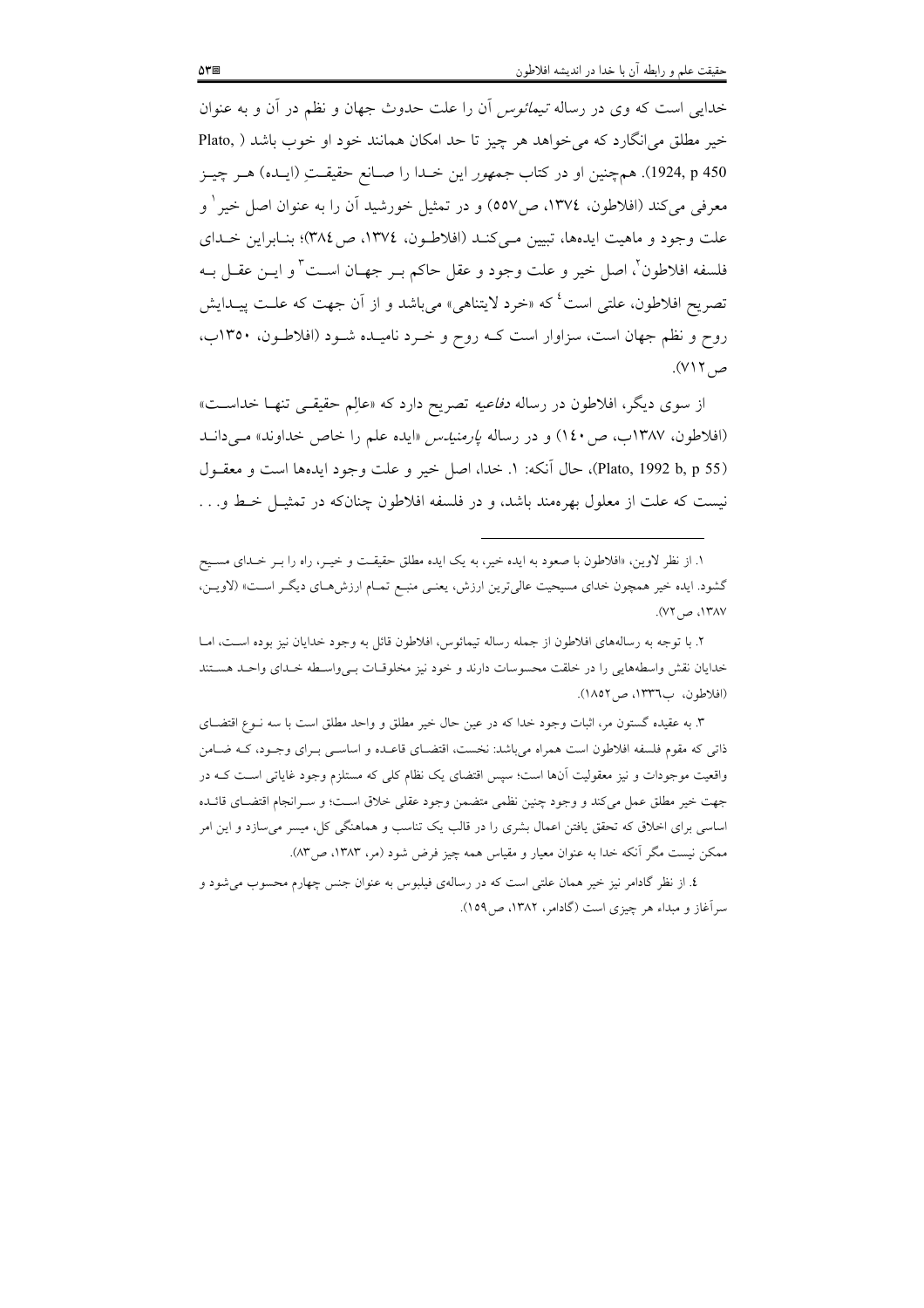نیز تصریح کرده است صرفاً مرئیات از ایدهها بهره دارند و در *پارمنیــدس* نیــز بــه وجهــی، بهرهمندی ایدهها را از یکدیگر نفی میکند و از این رو خدا (ایده خیر) کــه کمــال علــم در اوست و به بیان افلاطون خرد لایتناهی و عالم حقیقی است، علم داشتن او به علــت بهــره-مندي او از ايده علم نيست؛ ٢. افزون بر اين، بر طبق اصلي عقلي، دهنـده چيــزي فاقــد آن چيز نيست، بنابراين خدا (اصل خير) كه علت وجود علم است هيچ فقداني در علم ندارد و عین ایده علم است که حقیقیترین علم میباشد؛ ۳. ضـمناً وی خـدا را در علــم و خیــر و زیبایی، ناقص نمیداند؛ زیرا به تصریح او «اَنچـه مربـوط بـه خداسـت، سراسـر زیبـایی و خردمندي و خير است» (افلاطون، ١٣٨٧ ج، ص١٠١) و قيد «سراسر» حاكي از عدم نقصان وي در اين سه مورد است.

افلاطون در رساله جمهور معتقد است «اَن چیزی که بر معلومات ما نور حقیقـت مـی-افكند و به نفس ما قوه ادراك عطا مى كند اصل خير است و علم و حقيقت تنها به مدد ايـن اصل قابل ادراک است و هر اندازه علم و حقیقت زیبا باشد، خیر چیزی دیگـر و زیبــاتر از آن دو است. در عالم معقولات علم و حقیقت شبیه به خیرنـد امـا عـین خیـر نمـیباشـند» (افلاطون، جمهور، ١٣٧٤، ص٣٨٣ \_ ٣٨٤). افلاطون در اين عبـارت، اصـل خيـر را علـت تحقق علم در انسانها عنوان میکند؛ در حالی که با توجه به نظریه ایده علت وجـود علـم در نفوس، ایده علم است. بنابراین میتوان این را دلیل بر یکسانی اصل خیـر و ایــده علــم شمرد؛ اما افلاطون در این گفتار، اصل خیر را زیباتر از علم و حقیقت معرفی میکند، ولـی از آنجا که عطا کننده شیء فاقد شیء نیست، پس اصل خیر نیز دارای علم و حقیقت است و به استناد سخن افلاطون، «کسی که نتواند به خیر مجرد پی ببرد و آن را از مفـاهیم دیگـر تمیز دهد و نتواند در استدلال خود از ظواهر گذشته و به «حقیقت مطلـق» اسـتناد نمایـد، نمي توان گفت كه او عالم به خير مطلق است» (افلاطـون، ١٣٧٤، ص١٣٤). بنـابراين اصـل خیر، حقیقتی مطلق و مستقل است که حتی به هیچ علتی وابسته نیست؛ بــرخلاف حقیقــت ایدهها که وابسته به اصل خیر است و مراد از علمی که شبیه به اصل خیـر مـیباشـد، ایـده علم نيست، بلكه علم نفس به ايدهها در جهان معقولات است كه شبيه ايـده علــم اســت و علت آن، وجود ايده علم مي!شد. به تصريح افلاطون علت علم به ايدهها، ايده علم اسـت و خدا (اصل خیر) نیز به ایدهها علــم دارد (Plato, 1992 b, p 55) و چنانچــه پــیش از ایــن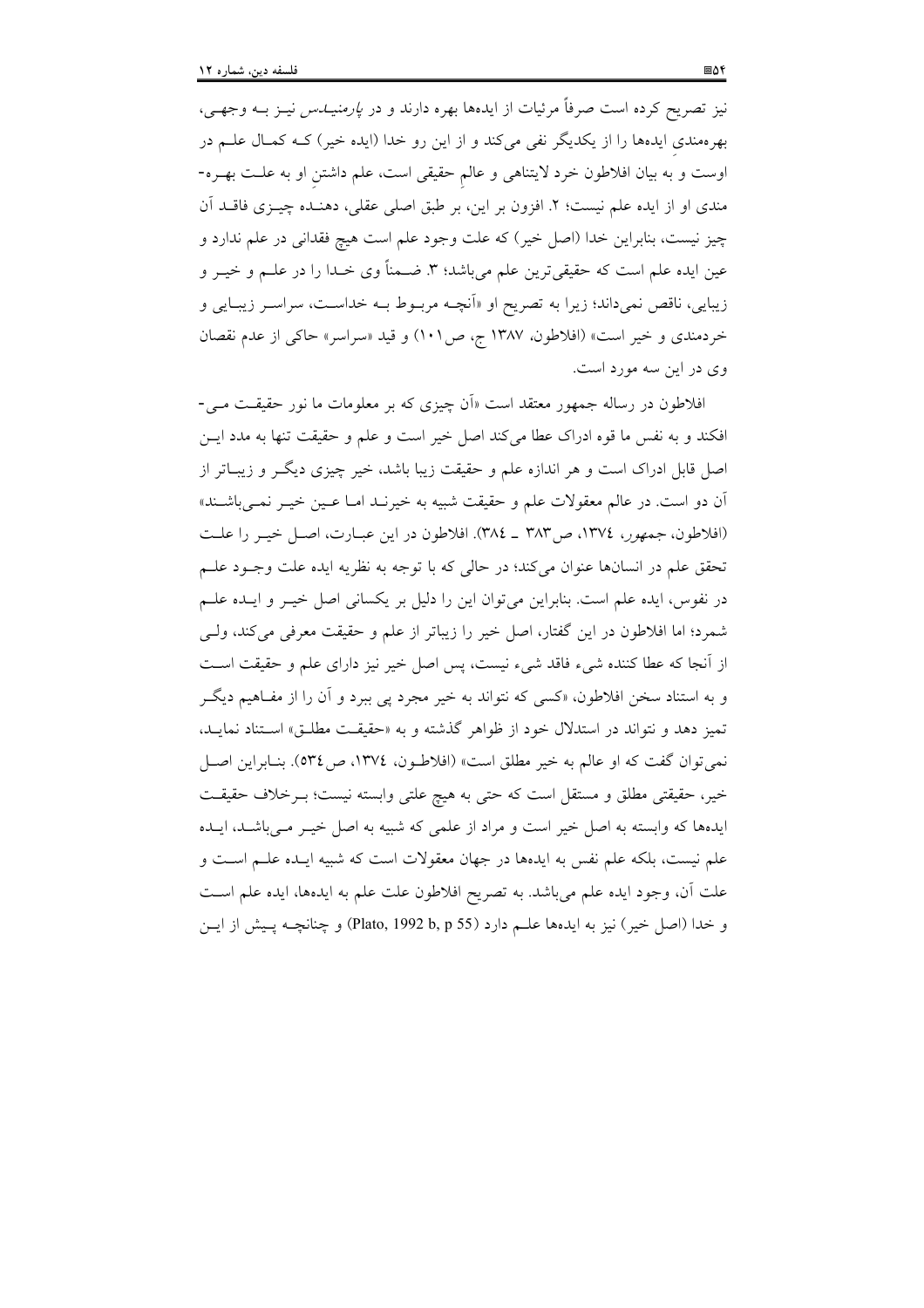گذشت، امکان ندارد ایدهای که خدا علت وجود آن است، علت تحقق علم در خدا گردد و از سوی دیگر طبق این عبارت در رساله *جمهور، خدا (اصل خیر) علت علم بـه ایــدههــا و* حتی علت علم خود به آنها است و به عبارتی ذات او علت علـم اوسـت. بنـابراین ذات او عین ایده علم است و واجد بودن او از ایده علم که در رساله *پارمنیدس* به آن اشـاره شــده است، تنها از راه عینیت او با این ایده قابل توجیه است.

افلاطون در جایی دیگر با توجه به این ویژگی خیر که در هر شرایطی مطلوب هر کس مي باشد، بر عدم يكساني خير و علــم تصــريح دارد (افلاطــون، ١٣٥٠ب، ص١٩٥ ــ ٦٩٦). دلیل او بر این نظر این است که زندگی همراه با عقل و دانایی و علم، و تهـی ز هــر گونــه لذت، مطلوب هيچ كس نيست و آنچه مطلوب همگان است، زندگي آميخته با لذت و علم است (افلاطون، ۱۳۵۰ب، ص۹۹۸). هرچند او در عبارتی دیگر، زندگی همـراه بـا عقـل و علم تنها را، «خدايي ترين همه انواع زندگي» مي نامد (افلاطون، ١٣٥٠ب، ص٧١٧)؛ اما ايــن بیان او شایسته تأمل و واکاوی بیشتری است. گویا مراد از علم در اینجا، علم بشری است که همراه با تغییر و یا دارای نقصان و کاستی است و مقصود، ایده علم یا خدا نیست؛ زیرا:

۱. خود افلاطون در تبیین این قسمت تصـریح دارد کـه «انســان» دارای عقــل یــا علــم هست، اما وي زندگي همراه با عقل و علم صرف را براي حيوان و برخي انســانهــا كــافي نمي داند (افلاطون، ١٣٥٠ب، ص١٩٨).

۲. در عبارتی از همین رساله، علم و خرد به عنوان یک نـام و نـه یـک وجـود حقیقـی مطرح گردیده است و به تصریح افلاطون «روشنبینی و علم عالی ترین نامها هستند و اگـر بخواهیم این نامها در جای صحیحشان قرار گیرند باید آنهـا را تـا حـد امکـان بـا مفهـوم باشندگان حقیقی مرتبط ســازیم» (افلاطـون، ١٣٥٠ب، ص٢٧٥). بنــابراین بــر اســاس ایــن عبارت مراد از علم در این قسمت، علم بشری است که عـالی تـرین حـد آن در ارتبـاط بـا باشندگان حقیقی می باشد. به سخن دیگر، موضوع آن ایدهها است و ایــن نــوع علــم، ایــده نيست، بلكه حالتي از مراتب شناخت انسان، نام دارد. افلاطون در توضيح اين بالاترين علم بشری موضوع آن را موجود حقیقی (ایده) میداند که پیوسته همان است و آن را در مقابـل یندار می نهد، چه بسا که موضوع پندار شونده و متغیر است (افلاطون، ۱۳۵۰ب، ص۱۲۵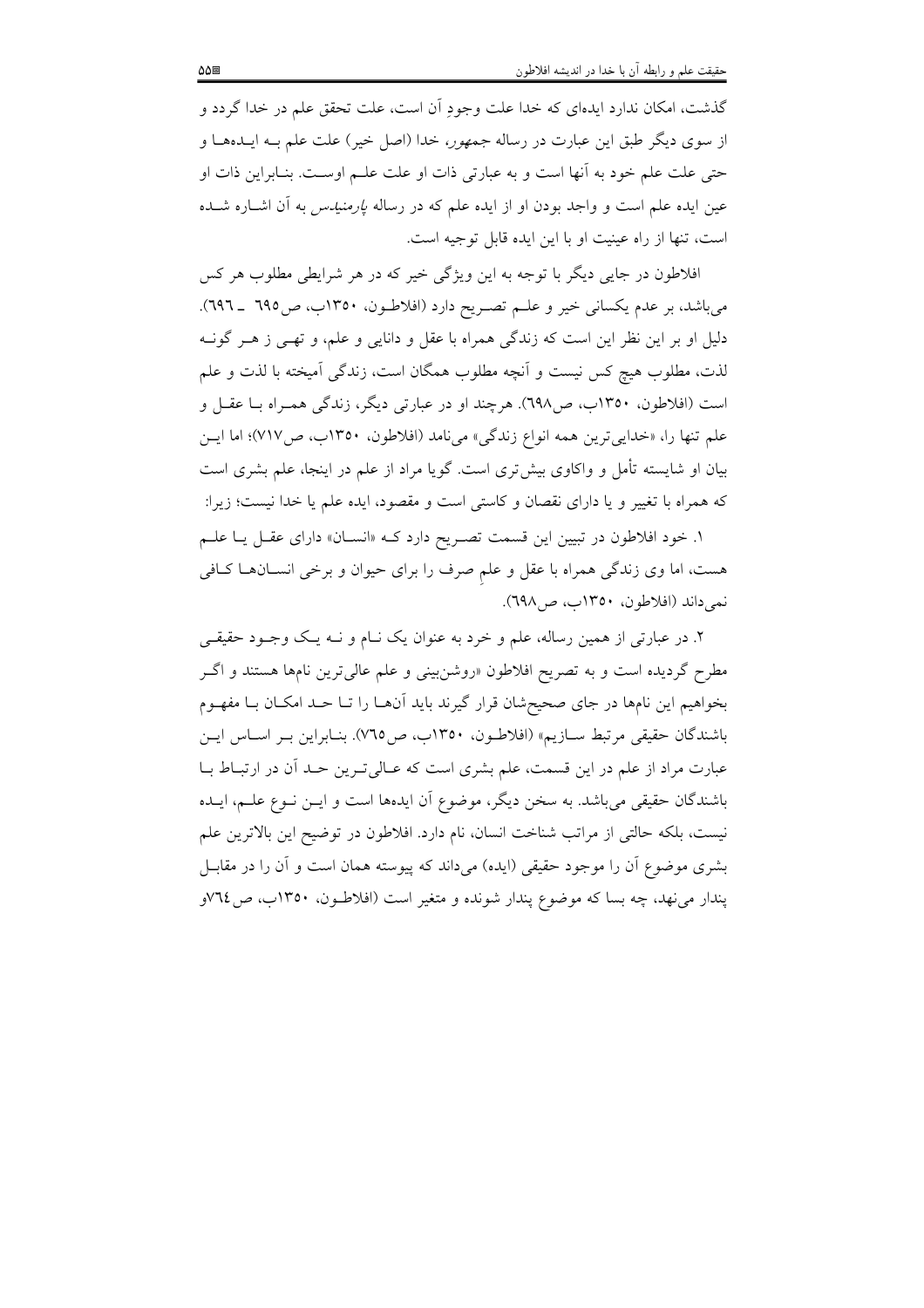٧٦٩)، پس به این دلیل از آنجا که این علم با حقیقت آمیختـه اسـت حقیقـی تـر از پنــدار است.

۳. وی عقل و دانش بشری را از علم خداوند جدا میسازد و به این صـورت در تبیـین اينكه علم با خير يكي نيست، علم خدا را حقيقي ترين علم معرفي مي كند: «در مورد عقل و علم من، ممكن است حق با تو باشد اما گمان مىكنم درباره عقل و علم خـدايى گفتــه تــو صادق نيست؛ زيرا وضع أن با عقل و علم من تفاوت دارد» (افلاطـون، ١٣٥٠ب، ص٦٩٩). این عبارت صراحتاً مستلزم یکسانی ایده علم و به عبارتی، علم خدایی با اصل خیــر و نیــز مغايرت علم خدا با علم انسان است.

#### نتبجه

يكي از مباحث اساسي در نظام فلسفي افلاطون مسئله علم و تبيـين حقيقـت أن اسـت. در فلسفه افلاطون بالاترين مرتبه علم شهود ايدهها است و تنها براى فيلسوف حاصل مى آيـد؛ اما از أنجا كه افلاطون براي شهود اصل خير كه در نظام فلسفي او، همـان زيبـايي مطلــق و عین خداست، مقامی ممتاز از شهود سایر ایدهها قایل است، شـهود اصـل خیـر را آخـرین مرتبه صعود در مراتب معرفت علمی در نظر می گیرد.

افلاطون، حقيقت علم را ايده علم و جـدا از علـم انسـاني و بـه عنـوان يـك حقيقـت وجودی میداند که علت تحقق علم در انسانها مـیگـردد. افلاطـون در رسـاله پارمنيــدس اشكالهايي بر نظريه ايده با توجه به علم خدا به محسوسات و علم فيلسوف به ايدهها وارد می کند که با تبیین رابطه ایدههای مستقل با محسوسات قابل توجیه است؛ زیرا رابطه حــاکم بر جهان محسوسات و جهان ايدهها، رابطه ظل و ذي ظل است. از نظر نگارنده، افلاطون در عمل قایل به ارتباط میان ایدهها و محسوسات است، اما اظهار میدارد کـه نمـی تـوان ایـن پیوند تفسیری أورد که برای عامه مردم قابل قبول باشد؛ و به تصـریح خـود مبـانی نظـری برخی از اندیشههای خویش را در قالب نوشتار و برای عموم مردم بیان نکرده است.

با توجه به مستندات افلاطون، ايده علم كامل ترين علم و خاص خداوند است و از آنجا كه افلاطون علم خدايي را جدا از علم انسان ميداند، از نظر نگارنده، تحقق علم در خدا به سبب بهره بردن از ايده علم معقول نيست و موجب نقص در خدا مي گردد. افلاطون اصـل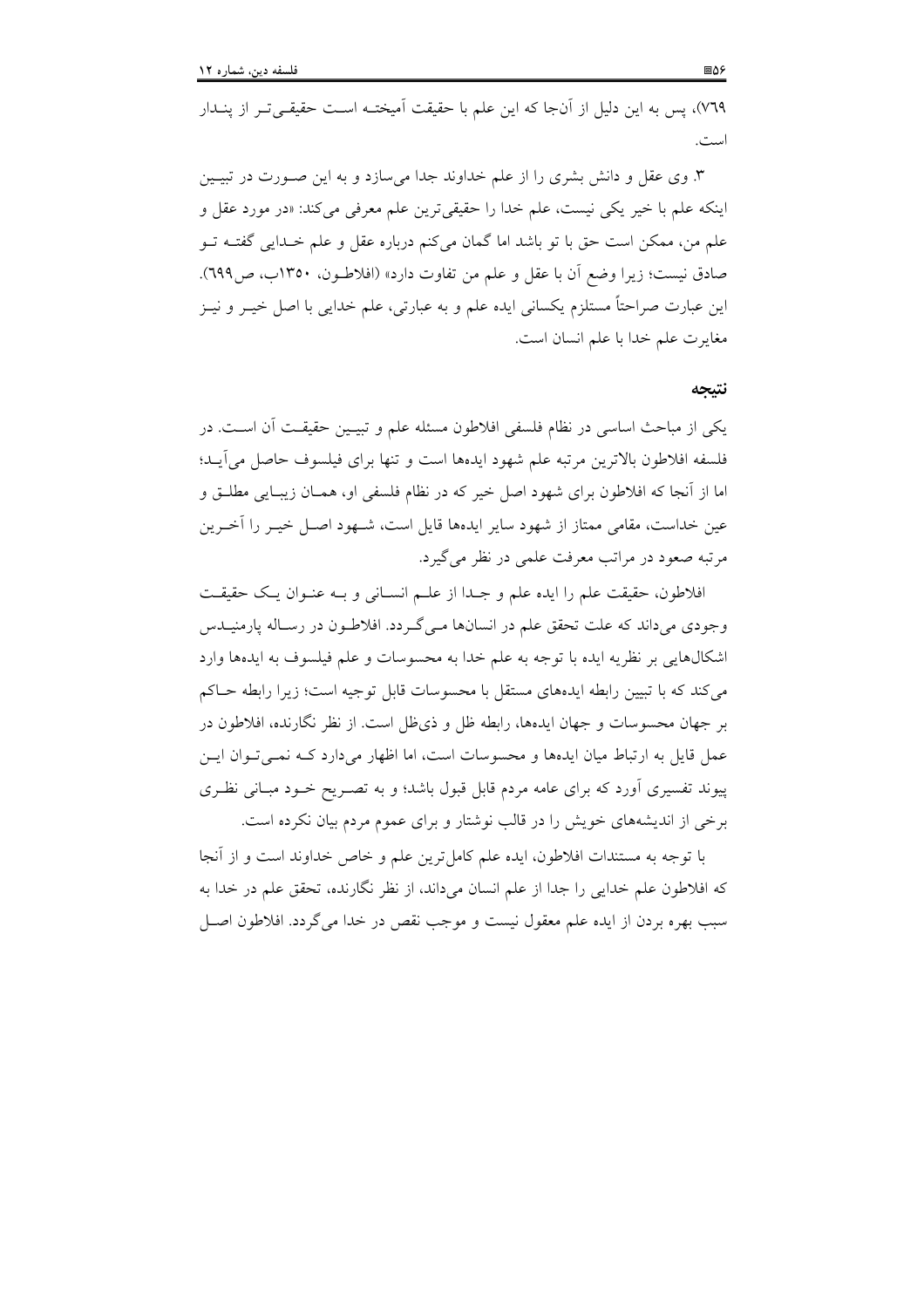خیر (خدا) را به عنوان خرد لایتناهی مطرِح کرده و او را علت تحقــق علــم دانســته اســت. بنابراین خدا که دارای برترین علم (ایده علم) است، علت علم خود بــه ذات خــویش نیــز هست و با توجه به فلسفه افلاطون چنین برداشت میگردد که علم داشتن خدا تنها به نحو عینیت او با ایده علم توجیهپذیر است، نه به وجه بهرهیافتن از ایده علم و مراد افلاطــون از عدم عينيت علم با اصل خير (خدا)، عدم عينيت علم انساني با اصل خير است اما با توجــه به گفتارهای وی در مورد علم خدایی، این همانی با اصل خیر (خدا) برقرار میباشد.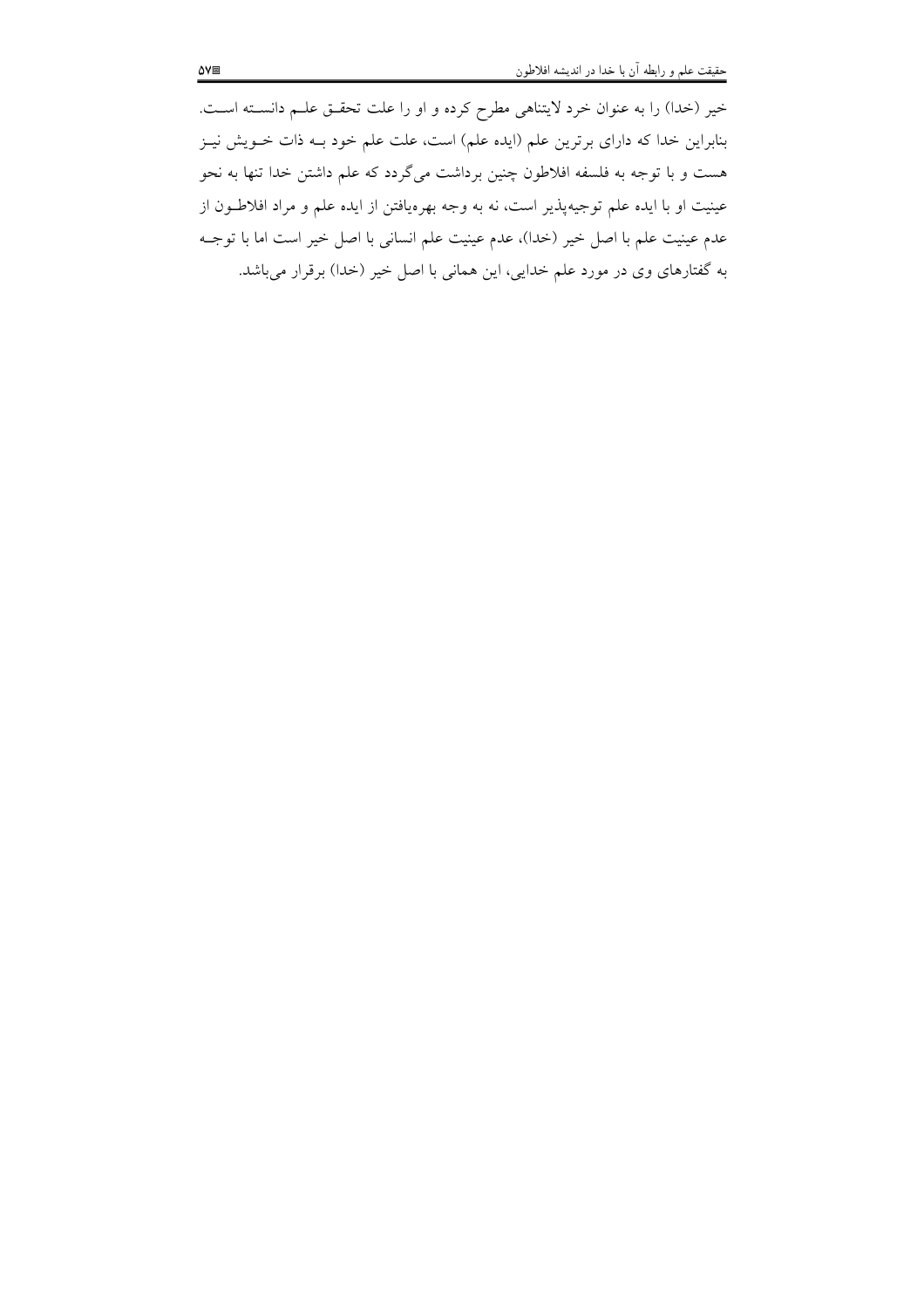منابع و مآخذ